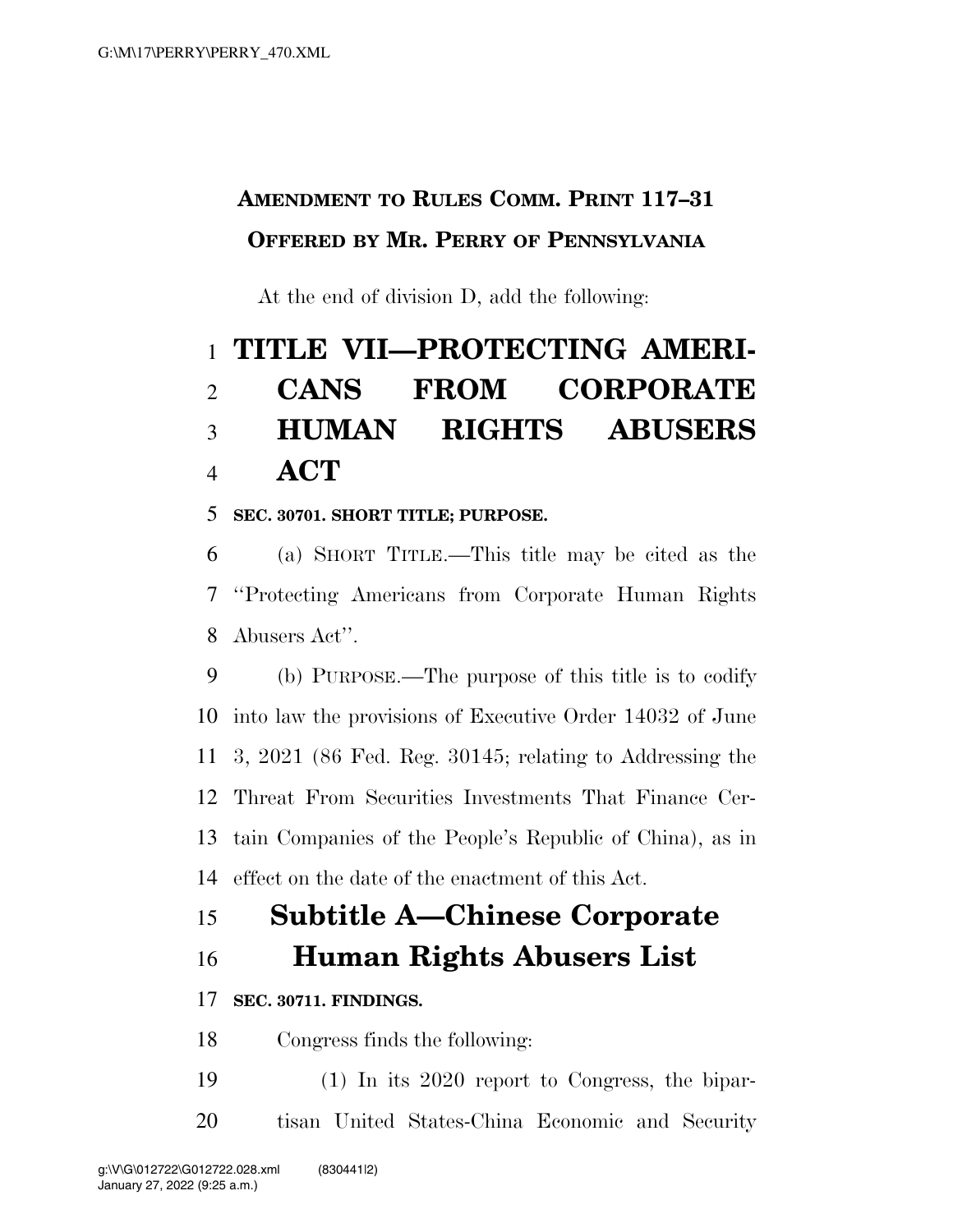$\mathfrak{D}$ 

 Review Commission issued the following key find-ings:

 (A) As Beijing strategically opens its fi- nancial sector to secure foreign capital and global investment indices shift asset allocations toward Chinese securities, United States inves- tors' exposure to the unique and significant risks accumulated in China's capital markets rises. These risks center around the opacity of China's financial system and Beijing's inter- ference in market activity to advance its polit-ical objectives.

 (B) Increased financial exposure to China threatens to undermine the efforts of the United States to defend against China's unfair economic practices and protect the policy inter- ests of the United States. Several Chinese com- panies included in global investment indices are subject to United States export controls but not investment restrictions. This mismatch enables problematic Chinese companies to continue rais- ing United States capital and reduces the strength with which the United States can de- fend against companies that threaten national security.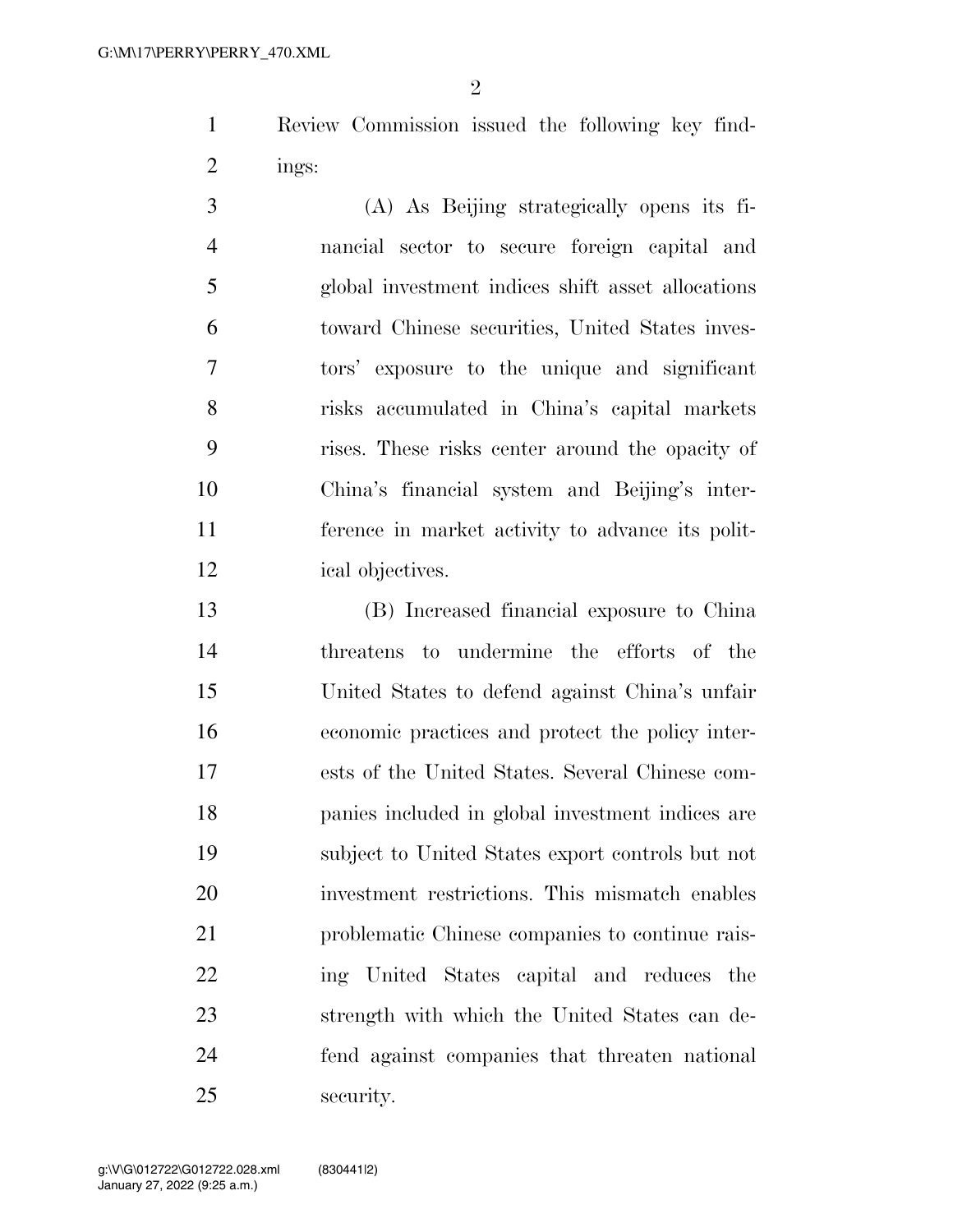(C) Beijing continues to deny United States audit regulators full visibility into the fi- nancials of U.S.-listed Chinese companies in line with United States accounting standards. These evasions from effective regulation and oversight, together with United States-listed Chinese companies' complex ownership struc- tures, deprive United States investors of both full transparency and the opportunity for legal redress in cases of accounting fraud, eroding the integrity of United States capital markets. (2) The Chinese Communist Party's commit- ment to their Military-Civil Fusion development strategy, which supports the modernization goals of the People's Liberation Army (PLA) by ensuring its access to advanced technologies and expertise ac- quired and developed by even those Chinese compa- nies, universities, and research programs that ap- pear to be civilian entities, remains a grave threat 20 to the national security of the United States. (3) The efforts of the Government of the United States to stymie China's utilization of United

 States capital markets is an ongoing, multi-agency, and decades-long effort. The colloquially-titled Sec-tion 1237 List of the Strom Thurmond National De-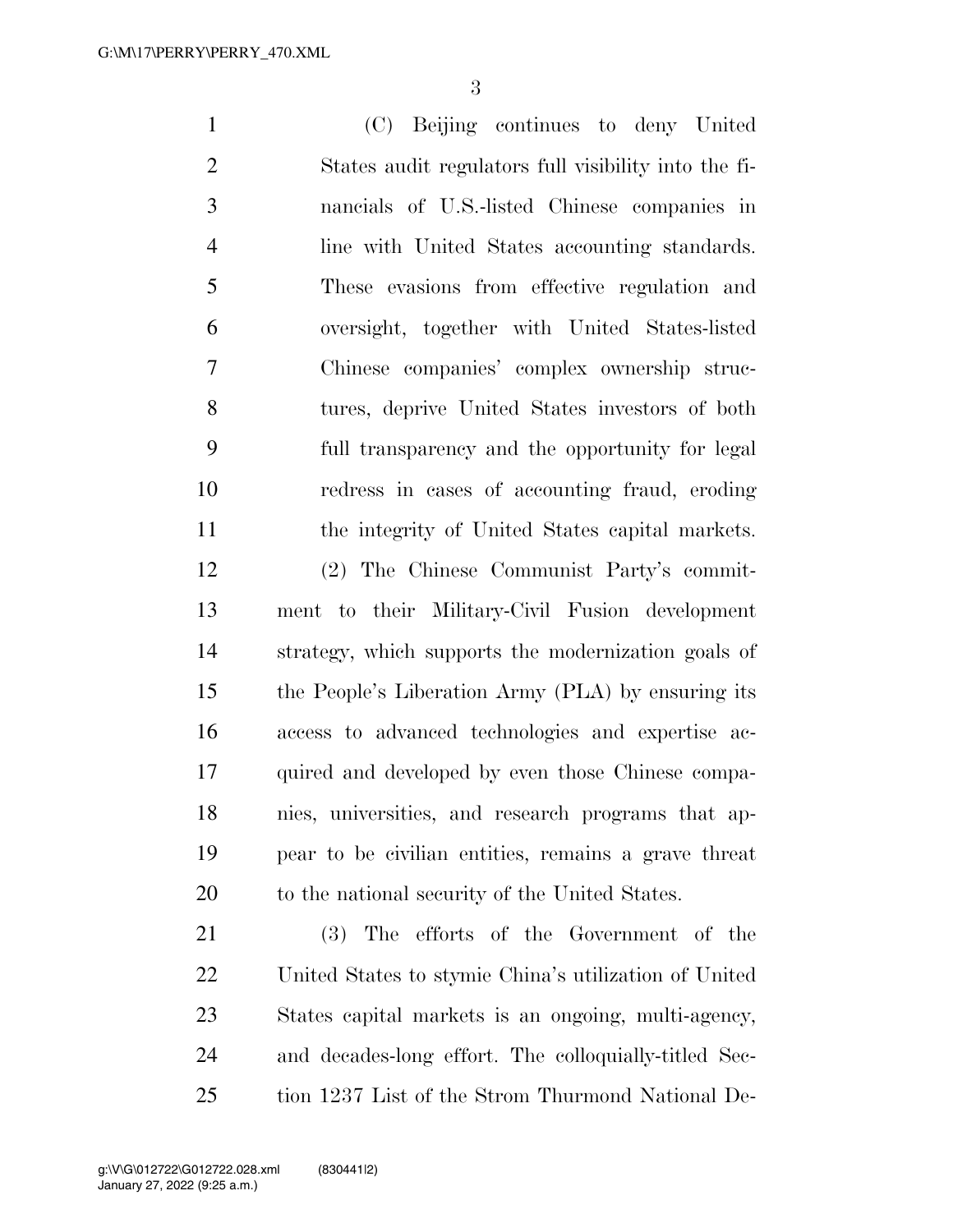fense Authorization Act for Fiscal Year 1999, as well as the Section 1260H List of the William M. (Mac) Thornberry National Defense Authorization Act for Fiscal Year 2021, both highlight companies who pose a serious threat to the national security of the United States.

 (4) On June 3, 2021, the Department of De- fense released a list of 47 entities identified as Chi- nese military companies operating in the United States in accordance with section 1260H of the Wil-11 liam M. ("Mac") Thornberry National Defense Au- thorization Act for Fiscal Year 2021 (Public Law 116–283).

 (5) On January 14, 2021, the Department of Defense released the names of additional ''Com- munist Chinese military companies'' operating di- rectly or indirectly in the United States in accord- ance with the statutory requirement of section 1237 of the National Defense Authorization Act for Fiscal Year 1999. Those companies included: Advanced 21 Micro-Fabrication Equipment Inc. (AMEC), Luokung Technology Corp. (LKCO), Xiaomi Cor- poration, Beijing Zhongguancun Development In- vestment Center, GOWIN Semiconductor Corp, Grand China Air Co. Ltd. (GCAC), Global Tone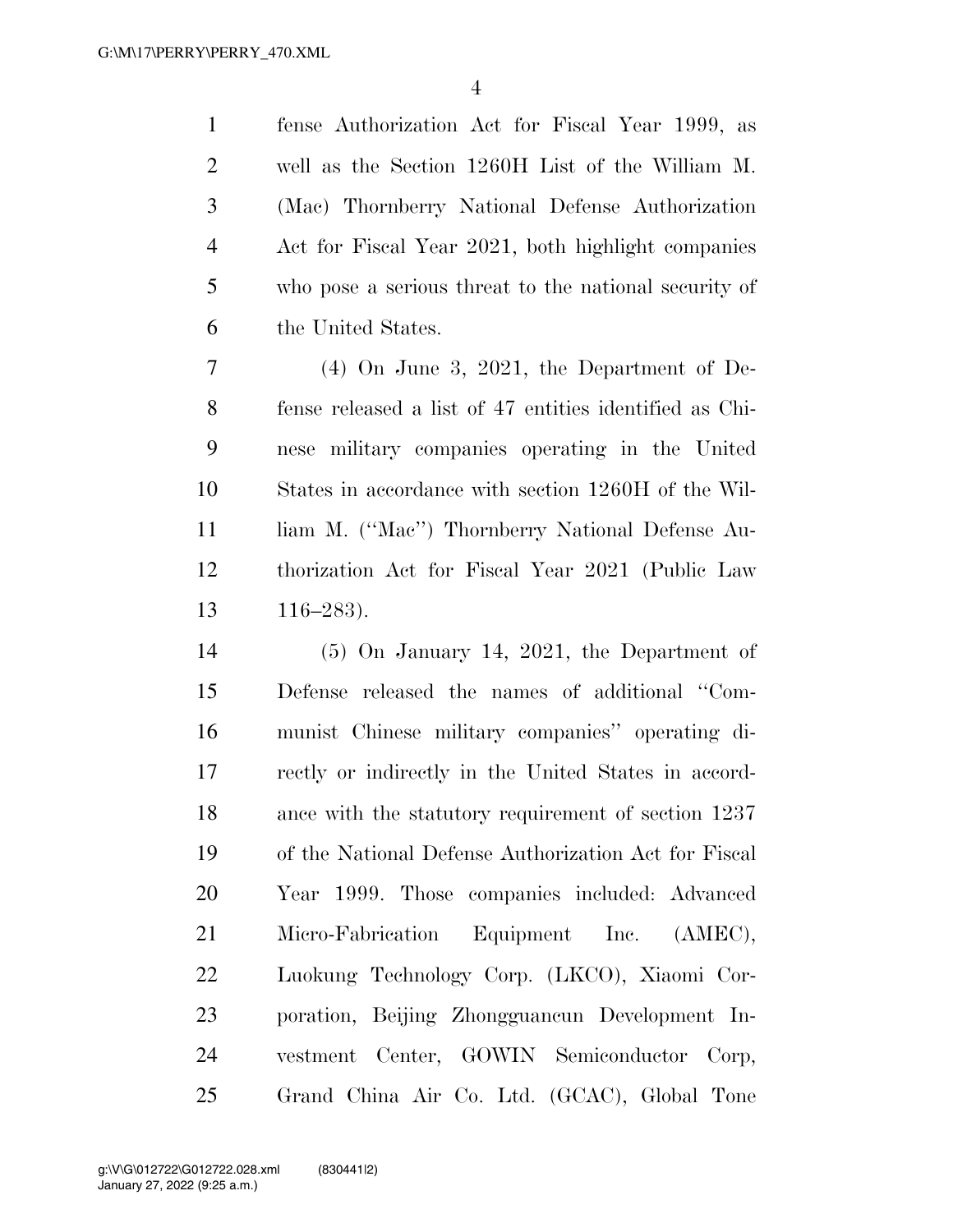Communication Technology Co. Ltd. (GTCOM), China National Aviation Holding Co. Ltd. (CNAH), and Commercial Aircraft Corporation of China, Ltd. (COMAC).

 (6) On March 12, 2021, the United States Dis- trict Court for the District of Columbia issued an order in *Xiaomi Corporation* v. *Department of De- fense* (Case No. 1:21-cv-00280-RC) that forestalled the Defense Department's designation of the Xiaomi Corporation as a Communist Chinese military com- pany. On May 6, 2021, the Nasdaq-listed Luokung Technology Corporation became the second China- based company to avoid sanctions imposed under Executive Order 13959. These companies have been able to avoid sanctions because the Chinese Com- munist Party actively blocks United States Govern- ment agencies from obtaining information relevant to determining the ownership and control of China-based enterprises.

 (7) Several Chinese military or military related companies, as well as surveillance and technology companies, including Hikvision, a major manufac- turer of video surveillance equipment, materially contribute to either the ongoing genocide in Xinjiang or to other gross violations of internationally recog-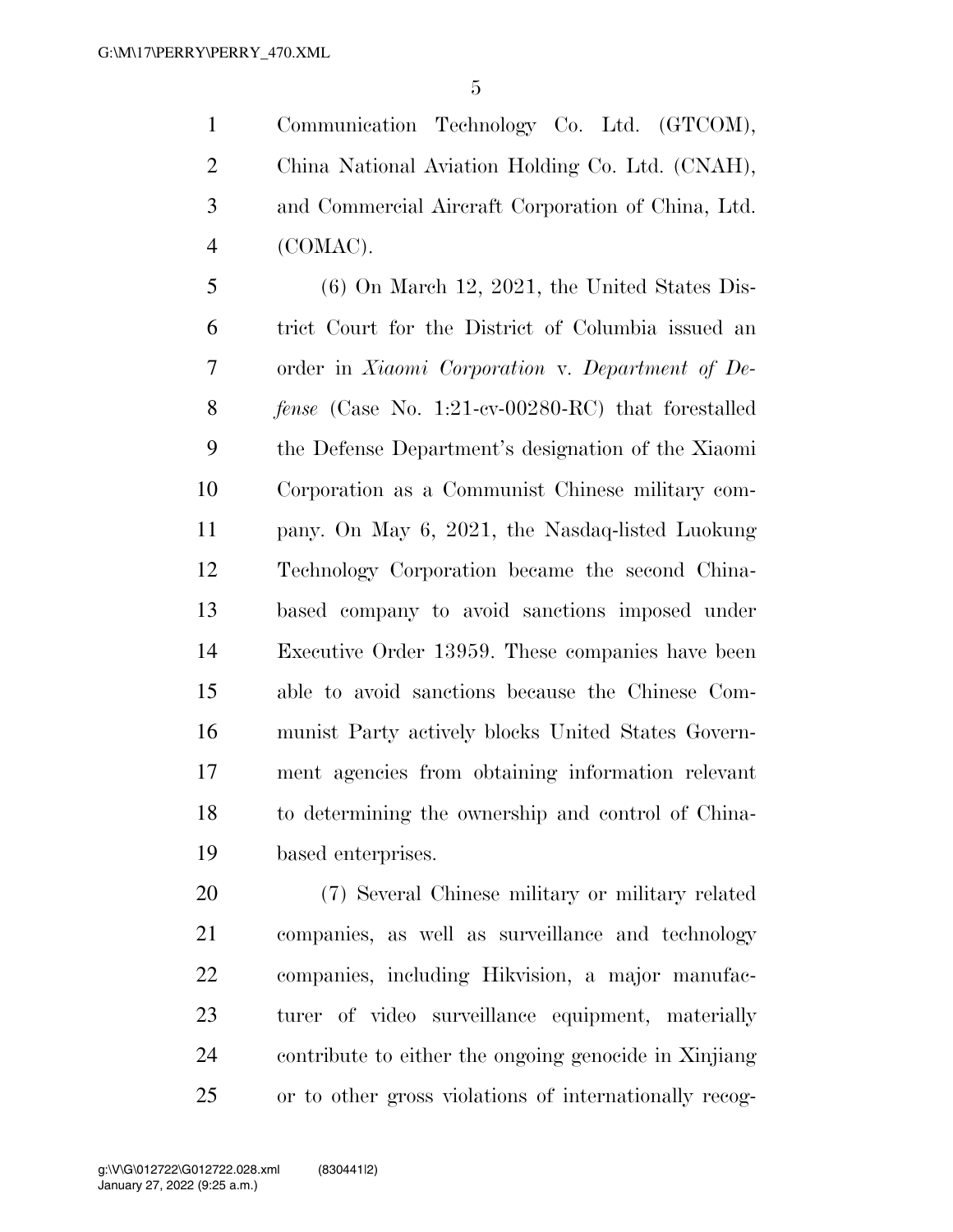nized human rights across the People's Republic of China (PRC).

 (8) On January 19, 2021, then-Secretary of State Michael R. Pompeo determined that the Chi- nese Communist Party (CCP) has committed geno- cide against the predominantly Muslim Uyghurs and other ethnic and religious minority groups in Xinjiang.

 (9) Then-Secretary Pompeo's designation cited the State Department's exhaustive documentation of CCP human rights abuses in Xinjiang, indicating that ''since at least March 2017, local authorities dramatically escalated their decades-long campaign of repression against Uyghur Muslims and members of other ethnic and religious minority groups, includ-ing ethnic Kazakhs and ethnic Kyrgyz''.

 (10) The genocide determination also cited the CCP's regular dehumanization of the Uyghur people in Xinjiang, including by labeling them as ''malig- nant tumors'', citing the Islamic faith as a ''commu- nicable plague'', and justifying the grotesque treat- ment of the Uyghur people in stark, unsettling terms: ''you can't uproot all the weeds hidden among the crops in the field one-by-one; you need to spray chemicals to kill them all''.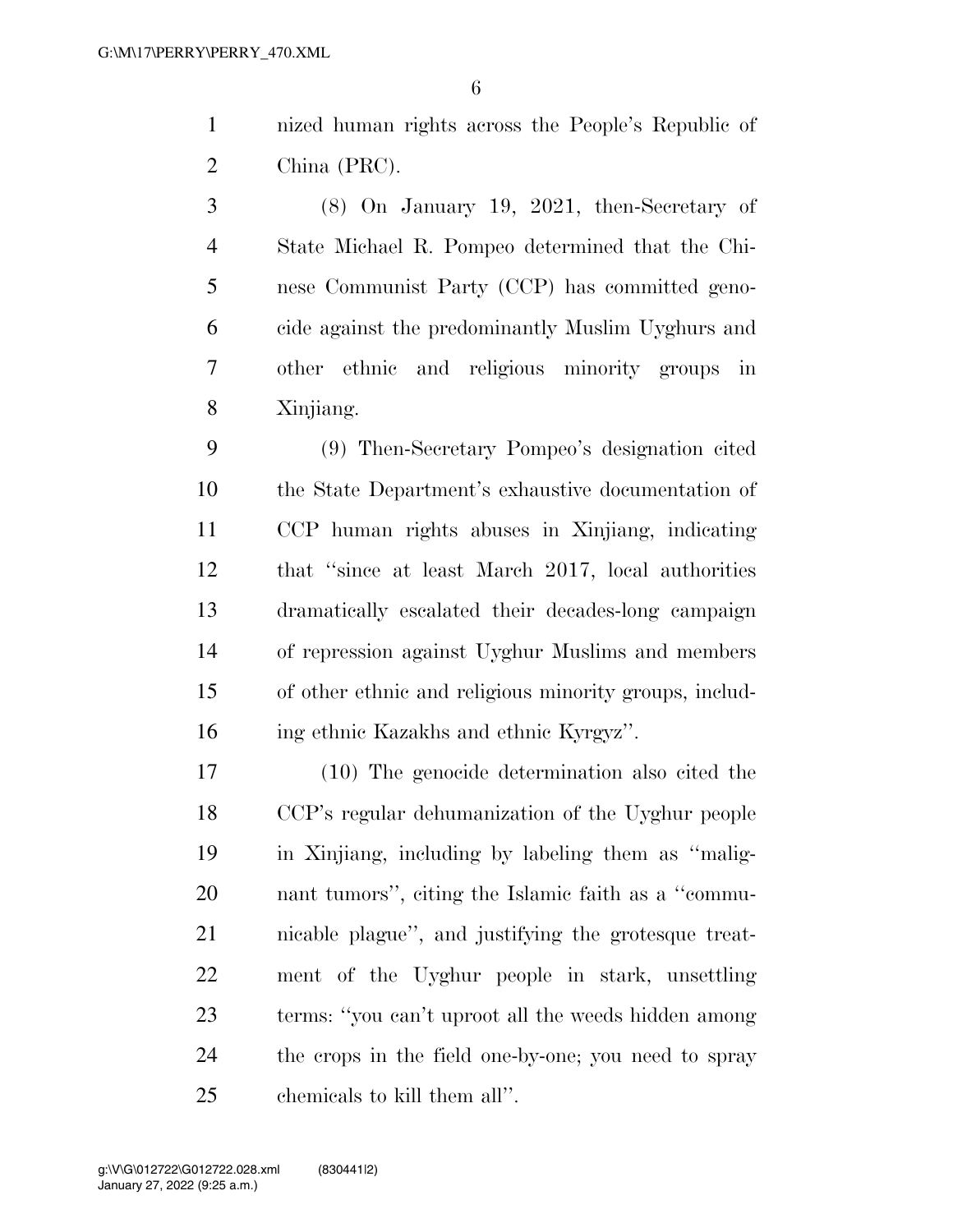(11) On April 21, 2021, the United States House Committee on Foreign Affairs approved with- out objection H.R. 1155, which affirmed that the PRC, since 2017, has arbitrarily detained as many as 1.8 million Uyghurs, Kazakhs, Kyrgyz, and mem- bers of other Muslim minority groups in a system of extrajudicial mass internment camps, in addition to arbitrarily detaining many in formal prisons and de- tention centers, and has subjected detainees to forced labor, torture, political indoctrination, and other severe human rights abuses.

 (12) The State Department's January 2021 genocide designation further cited the forced steri- lization of Uyghur and other minority women, with the purpose of eliminating the minority population in Xinjiang.

 (13) Media reporting has documented wide- spread and systemic efforts by PRC authorities to force Uyghur women to take contraceptives or to subject them to sterilization or abortion, threatening 21 to detain those who do not comply.

 (14) In many detention facilities and labor camps across the PRC, Falun Gong prisoners of conscience have at times comprised the majority of the population, and have been said to receive the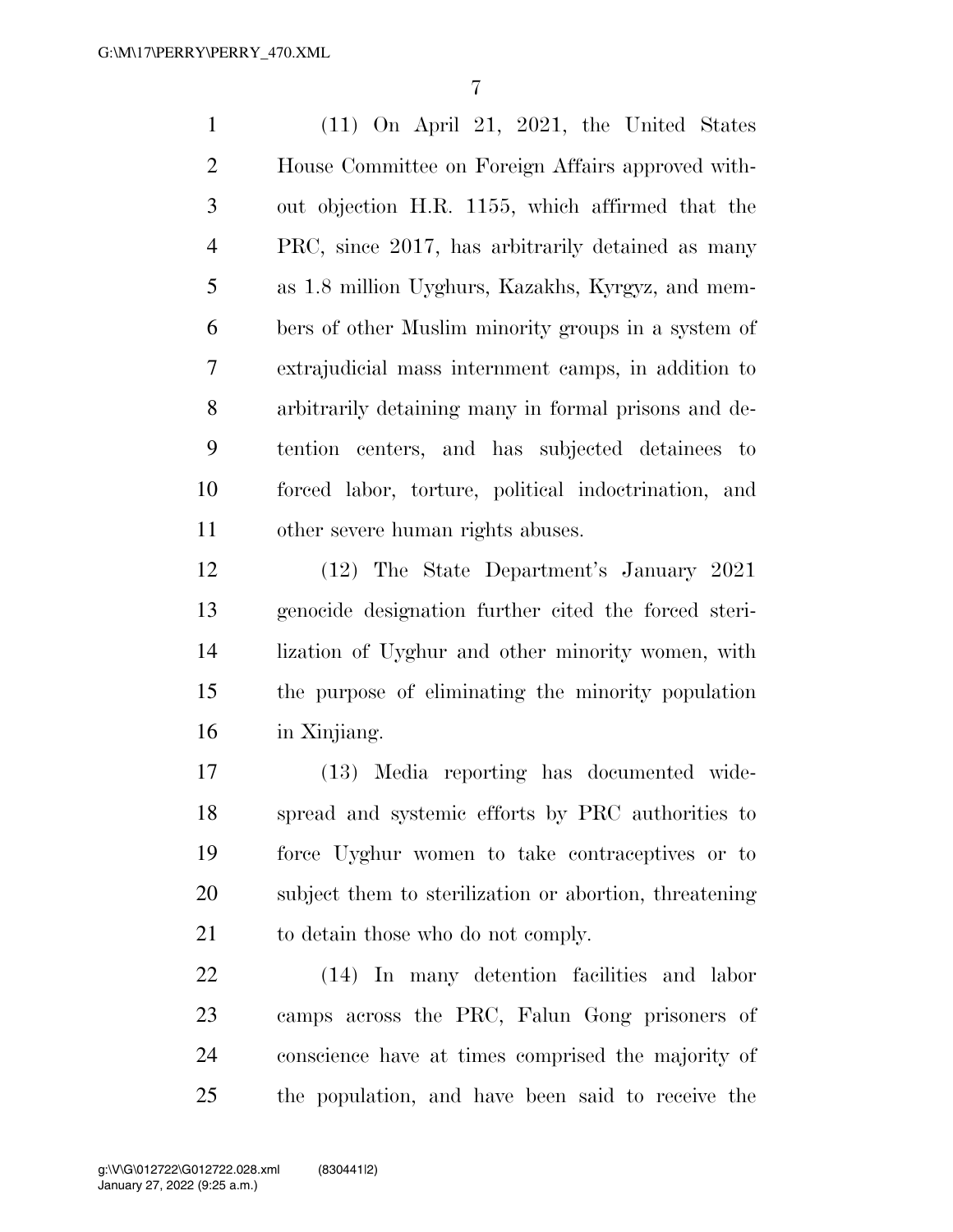longest sentences and the worst treatment, including torture.

 (15) The persecution and killing of religious and political prisoners for any purpose, including for the purpose of selling their organs for transplant, is an egregious and intolerable violation of the funda-mental right to life.

 (16) On November 18, 2020, the United States House of Representatives approved without objection H. Res. 697, which ''affirms the cultural and reli- gious significance of the goal of genuine autonomy for the people of Tibet and the deep bond between the American and Tibetan people''.

 (17) The Foreign Relations Authorization Act, Fiscal Years 1992 and 1993 established, with re- spect to Tibet, the following sense of Congress: ''It is the policy of the United States to oppose aggres- sion and other illegal uses of force by one country against the sovereignty of another as a manner of acquiring territory, and to condemn violations of international law, including the illegal occupation of one country by another.''.

 (18) Protecting United States capital markets against PRC-based companies that support the PLA's modernization efforts or else aid and abet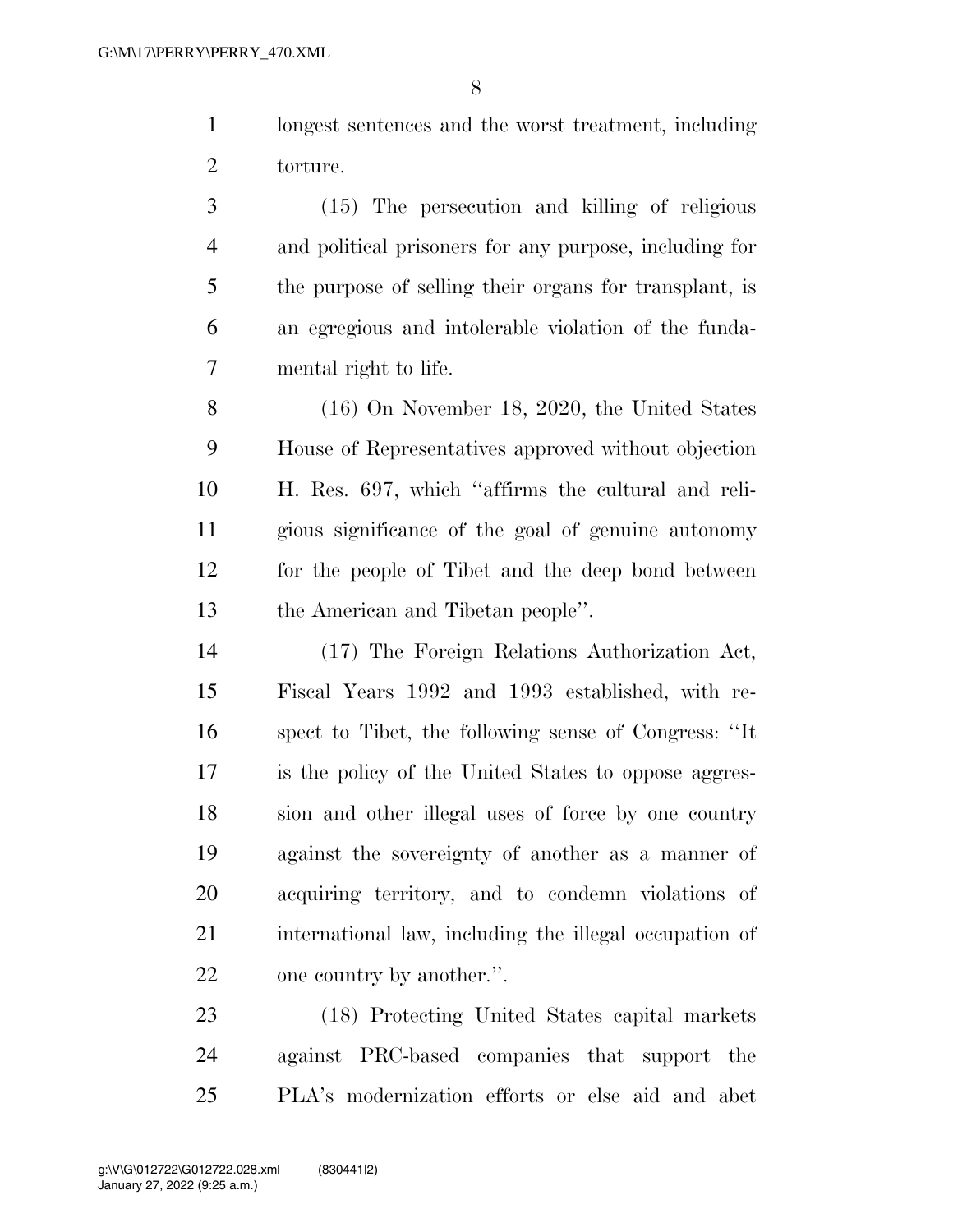grotesque and barbaric violations of internationally recognized human rights is a national security im-perative.

 (19) As argued by the Uyghur Human Rights Project: ''[It is] still legal for shareholders to make profits from ownership of these complicit Chinese companies, some of which are publicly traded, in- cluding through 'emerging markets' indexes. It is time for much more serious action: no U.S. persons should be permitted to hold the stocks and bonds of the Chinese companies that are under U.S. human rights sanctions.''.

 **SEC. 30712. DEFINITIONS; REPORT ON CHINESE COR- PORATE HUMAN RIGHTS ABUSERS WITH SE- CURITIES TRADED BY UNITED STATES PER-SONS.** 

(a) DEFINITIONS.—In this subtitle:

(1) AFFILIATE.—The term ''affiliate''—

 (A) has the meaning given such term in section 230.405 of title 17, Code of Federal Regulations (as in effect on the date of the en-22 actment of this Act));

 (B) means a person that is closely associ- ated with another person typically in a depend-ent or subordinate position; or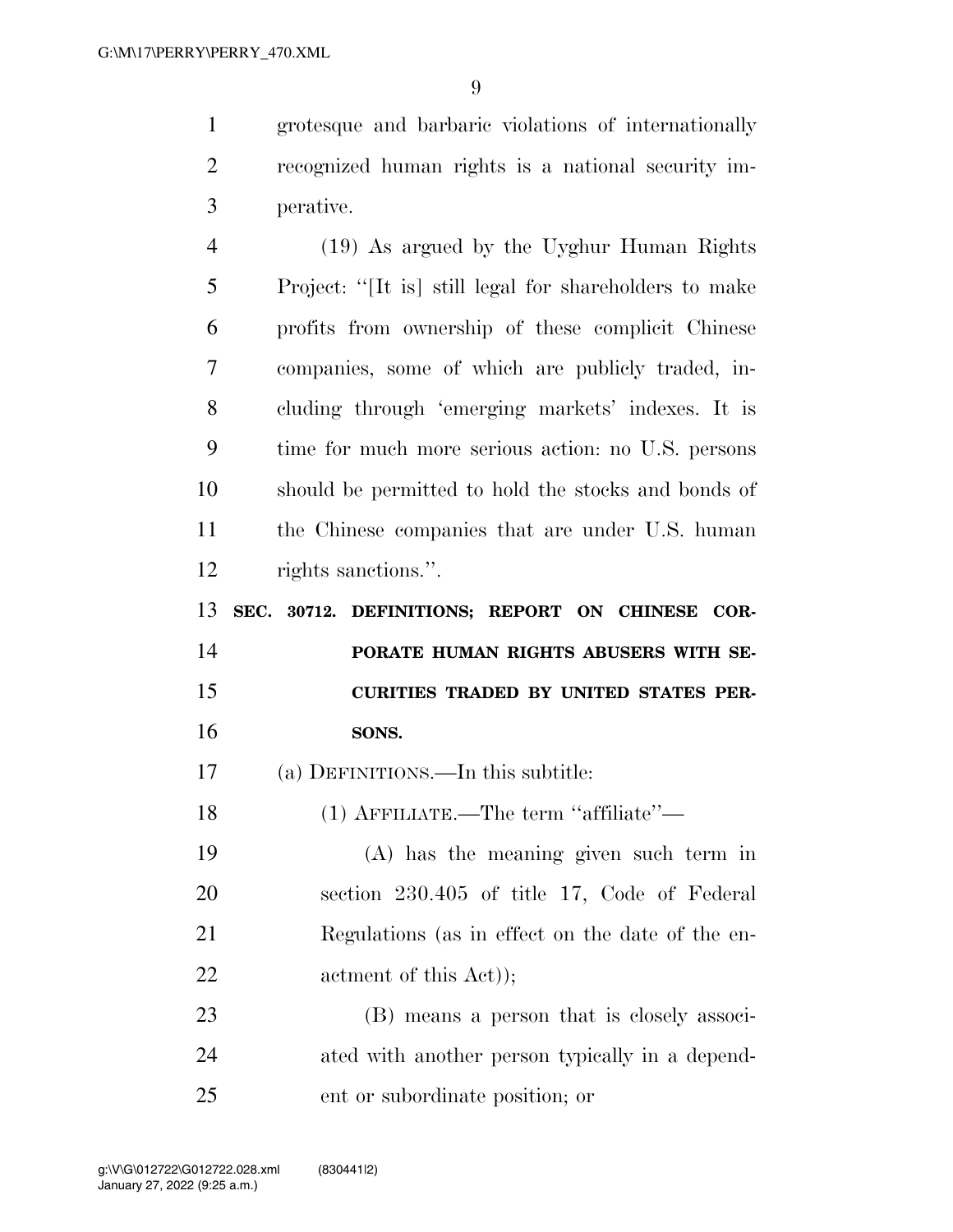| $\mathbf{1}$   | (C) means a person that has a common                 |
|----------------|------------------------------------------------------|
| $\overline{2}$ | purpose or shared characteristics with another       |
| 3              | person.                                              |
| $\overline{4}$ | APPROPRIATE COMMITTEES<br>(2)<br>OF<br>CON-          |
| 5              | GRESS.—The term "appropriate committees of Con-      |
| 6              | gress" means—                                        |
| 7              | (A) the Committee on Foreign Relations,              |
| 8              | the Select Committee on Intelligence, the Com-       |
| 9              | mittee on Banking, Housing, and Urban Af-            |
| 10             | fairs, and the Committee on Armed Services of        |
| 11             | the Senate; and                                      |
| 12             | (B) the Committee on Foreign Affairs, the            |
| 13             | Permanent Select Committee on Intelligence,          |
| 14             | the Committee on Financial Services, and the         |
| 15             | Committee on Armed Services of the House of          |
| 16             | Representatives.                                     |
| 17             | (3) COVERED ENTITY.—The term "covered en-            |
| 18             | $\text{tity}$ $\sim$                                 |
| 19             | (A) means an entity identified in the re-            |
| 20             | port required by subsection (b); and                 |
| 21             | (B) includes any affiliate of such entity.           |
| 22             | (4) ENTITY.—The term "entity" means a gov-           |
| 23             | ernment or instrumentality of such government,       |
| 24             | partnership, association, trust, joint venture, cor- |
| 25             | poration, group, subgroup, or other organization.    |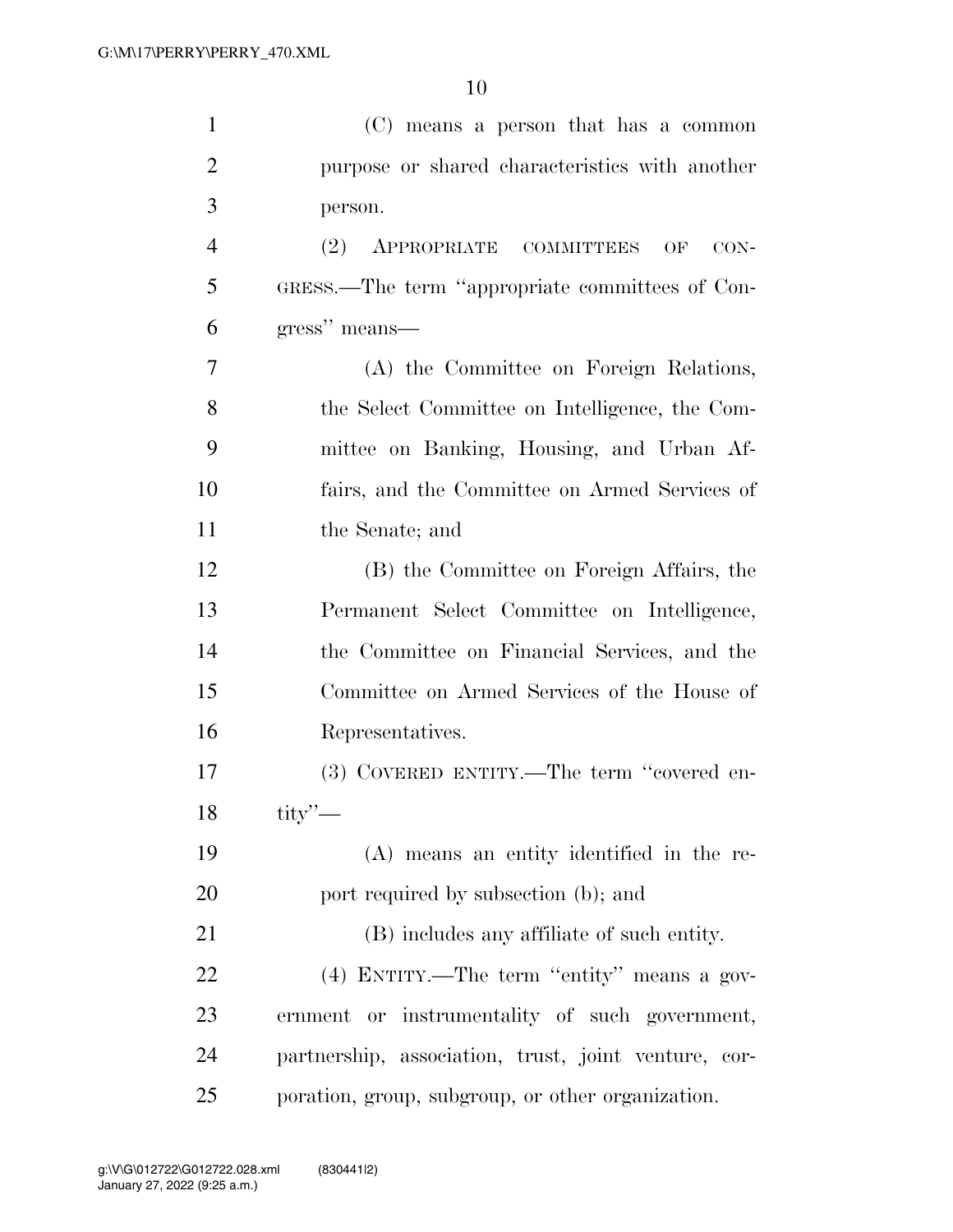(5) PERSON.—The term ''person'' means an in-dividual or entity.

 (6) PRC.—The term ''PRC'' means the Peo-ple's Republic of China.

 (7) PUBLICLY-TRADED SECURITIES.—The term ''publicly-traded securities'' includes any security (as defined in section 3(a) of the Securities Exchange Act of 1934 (15 U.S.C. 78)), denominated in any currency that trades on a securities exchange or through the method of trading that is commonly re- ferred to as ''over-the-counter'', in any jurisdiction. (8) TRANSACTION.—The term ''transaction''

 means the purchase for value, or sale, of any pub-licly-traded security.

 (9) UNITED STATES PERSON.—The term ''United States person'' means—

 (A) any United States citizen, permanent resident alien, or entity (including foreign branches) organized under the laws of the United States or any jurisdiction within the United States; or

(B) any person in the United States.

(b) REPORT.—

 (1) IN GENERAL.—Not later than 180 days after the date of the enactment of this Act, and an-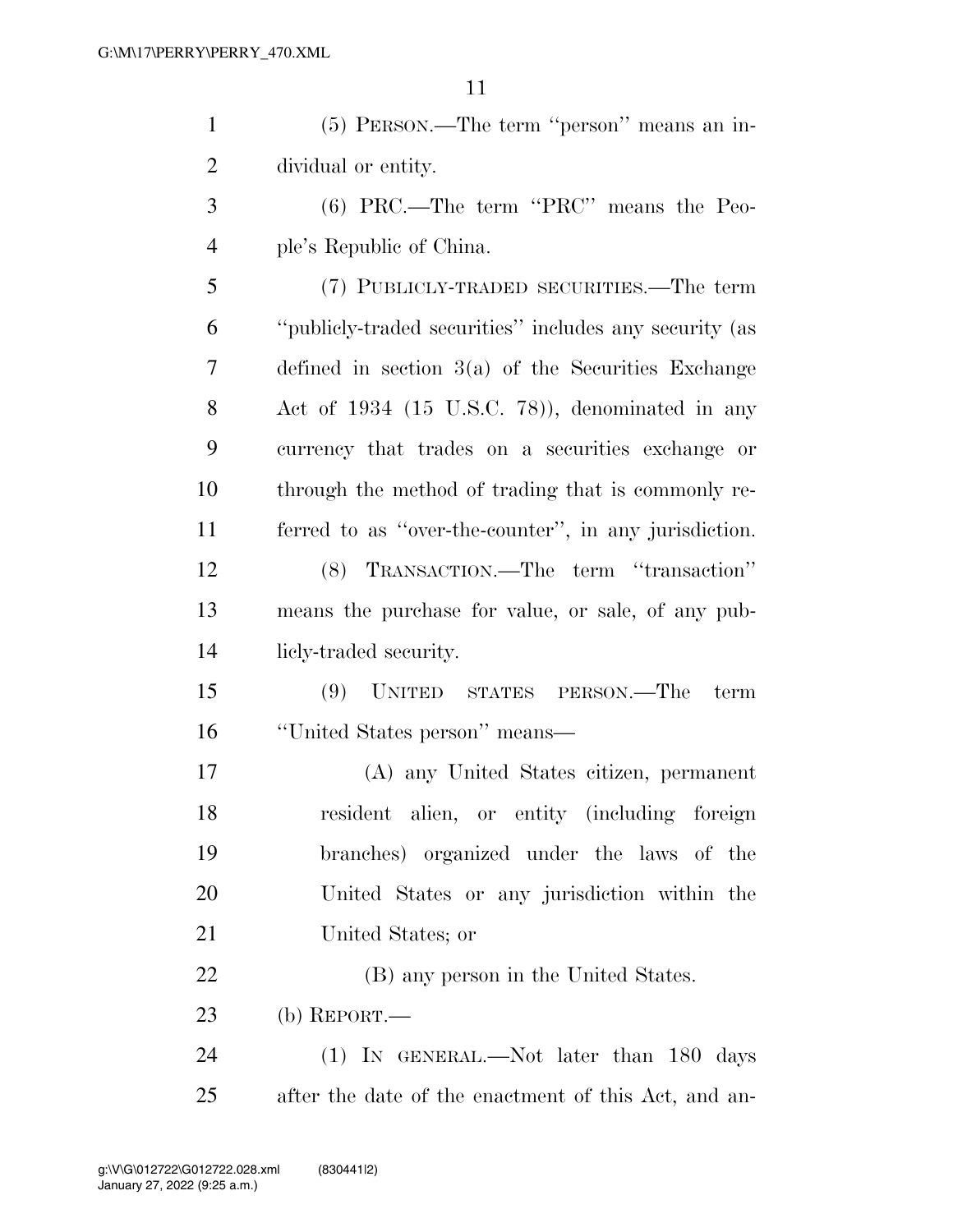| $\mathbf{1}$   | nually thereafter for 5 years, the Secretary of State, |
|----------------|--------------------------------------------------------|
| $\overline{2}$ | in consultation with the Director of National Intel-   |
| 3              | ligence and the Secretary of the Treasury, shall sub-  |
| $\overline{4}$ | mit to the appropriate committees of Congress a re-    |
| 5              | port that describes the risks posed to the United      |
| 6              | States by the presence in United States capital mar-   |
| 7              | kets of entities incorporated in the PRC, or entities  |
| 8              | owned, controlled, or are entitled to a share of the   |
| 9              | profits of entities incorporated in the PRC.           |
| 10             | (2) MATTERS TO BE INCLUDED.—The report                 |
| 11             | required by paragraph $(1)$ shall—                     |
| 12             | (A) identify entities described in paragraph           |
| 13             | $(1)$ —                                                |
| 14             | (i) whose shares are publicly-traded                   |
| 15             | by United States persons;                              |
| 16             | (ii) based on the factors for consider-                |
| 17             | ation described in paragraph (3), have                 |
| 18             | knowingly and materially contributed to-               |
| 19             | (I) activities that both undermine                     |
| 20             | and pose an unusual and extraor-                       |
| 21             | dinary threat to the national security,                |
| 22             | foreign policy, or economy of the                      |
| 23             | United States;                                         |
| 24             | (II) serious abuses of internation-                    |
| 25             | ally recognized human rights; or                       |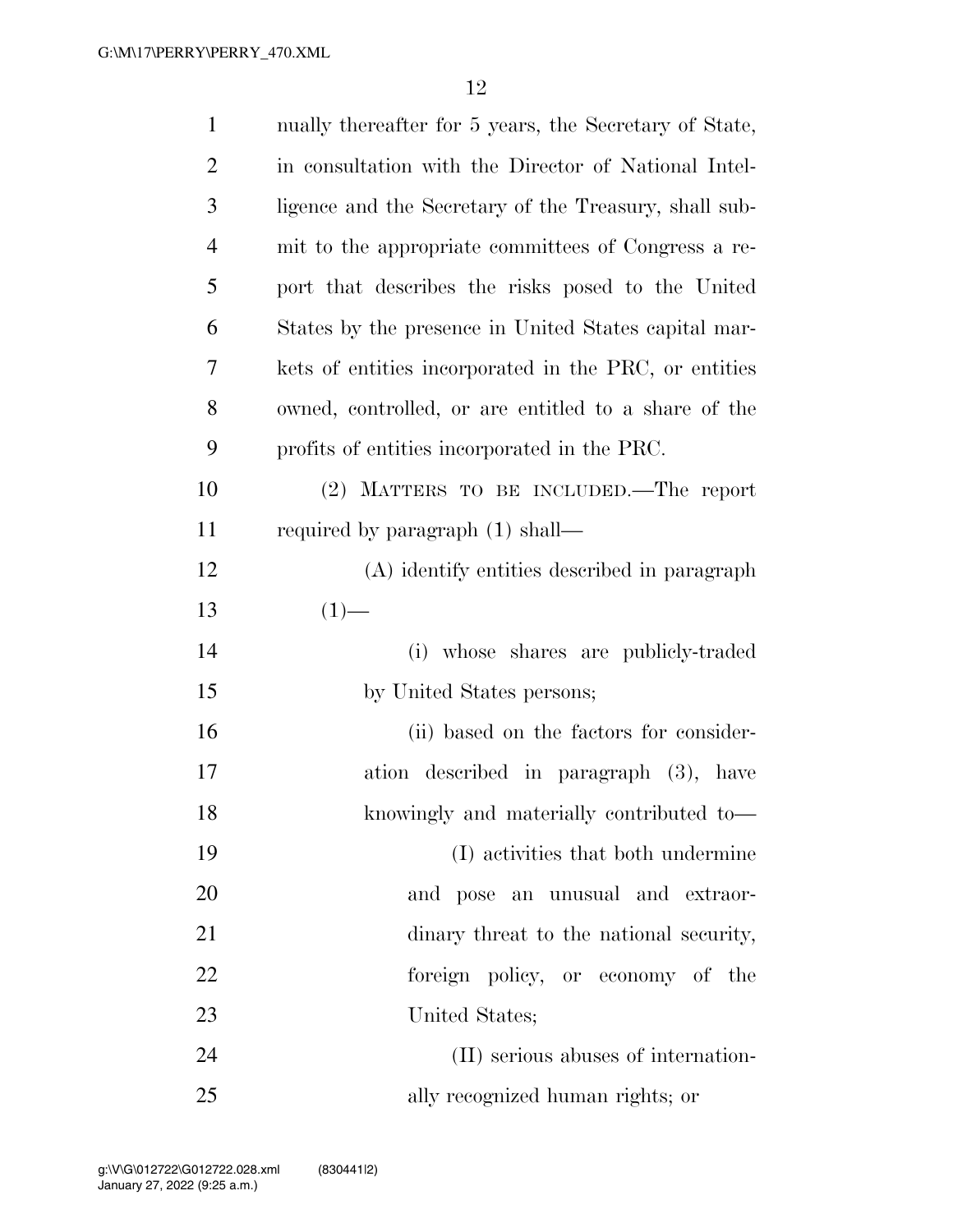| $\mathbf{1}$   | (III) a substantially increased fi-                  |
|----------------|------------------------------------------------------|
| $\overline{2}$ | nancial risk exposure for United                     |
| 3              | States-based investors;                              |
| $\overline{4}$ | (B) describe the activities of entities identi-      |
| 5              | fied pursuant to subparagraph $(A)$ and the im-      |
| 6              | plications of such activities for the United         |
| $\overline{7}$ | States;                                              |
| 8              | (C) develop policy recommendations for the           |
| 9              | United States Government, State governments,         |
| 10             | United States financial institutions, United         |
| 11             | States equity and debt exchanges, and other          |
| 12             | relevant stakeholders to address the risks posed     |
| 13             | by the presence in United States capital mar-        |
| 14             | kets of entities identified pursuant to subpara-     |
| 15             | graph (A); and                                       |
| 16             | (D) identify entities described in para-             |
| 17             | graph (1) that are included on the entity list.      |
| 18             | (3) FACTORS FOR CONSIDERATION. The fac-              |
| 19             | tors for consideration described in this paragraph,  |
| 20             | with respect to an entity, are whether or the extent |
| 21             | to which the entity—                                 |
| 22             | (A) has materially contributed to the devel-         |
| 23             | opment or manufacture, or sold or facilitated        |
| 24             | procurement by the People's Liberation Army          |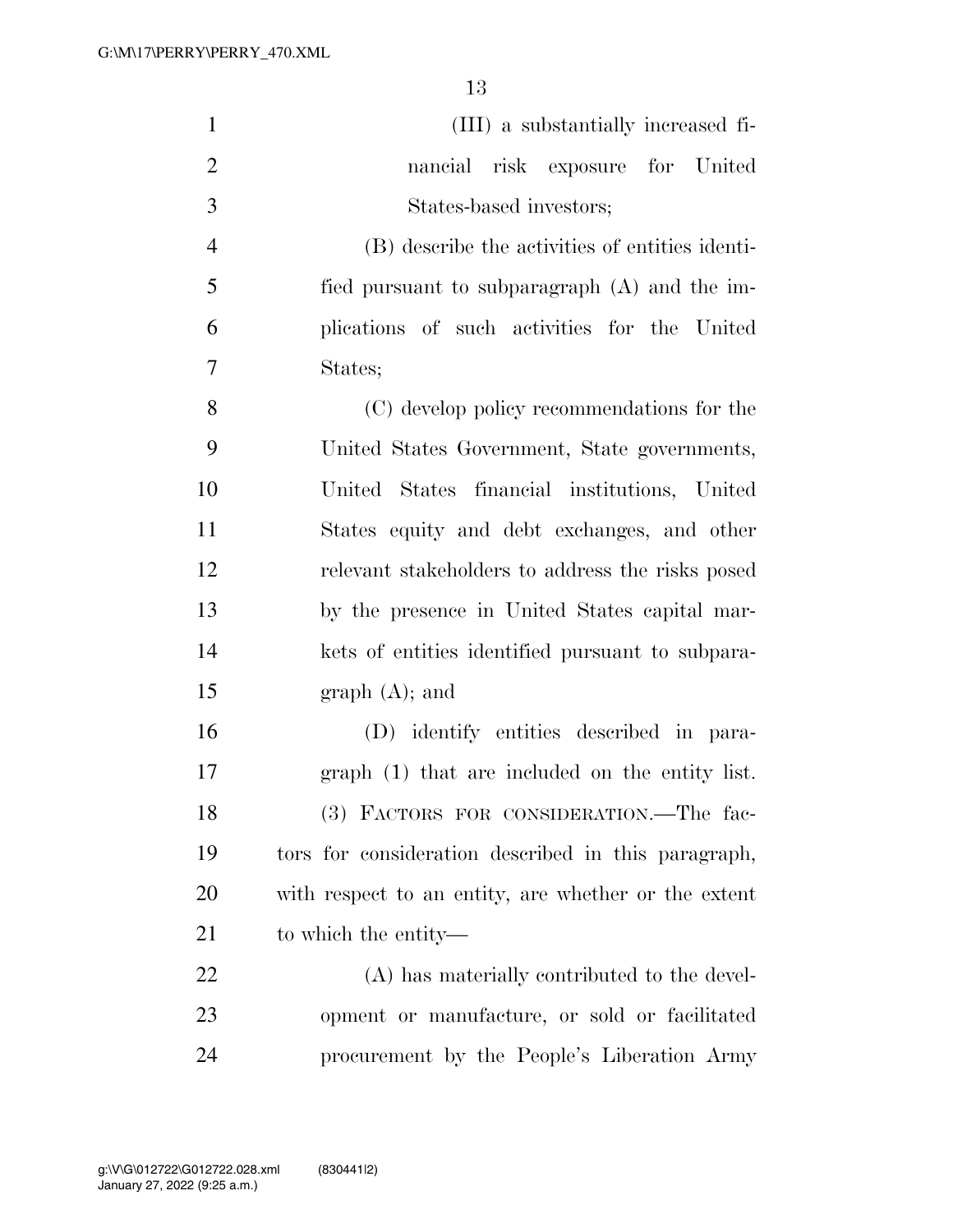| $\mathbf{1}$   | (PLA), of military equipment or component       |
|----------------|-------------------------------------------------|
| $\overline{2}$ | parts of such equipment;                        |
| 3              | (B) has contributed to the construction         |
| $\overline{4}$ | and militarization of features in the South     |
| 5              | China Sea;                                      |
| 6              | (C) has been sanctioned by the United           |
| 7              | States or has been determined to have con-      |
| 8              | ducted business with sanctioned entities;       |
| 9              | (D) has engaged in an act or a series of        |
| 10             | acts of intellectual property theft;            |
| 11             | (E) has engaged in corporate or economic        |
| 12             | espionage;                                      |
| 13             | (F) has contributed to the proliferation of     |
| 14             | nuclear or missile technology in violation of   |
| 15             | United Nations Security Council resolutions or  |
| 16             | United States sanctions;                        |
| 17             | (G) has contributed to the repression of        |
| 18             | distinct religious and ethnic groups, including |
| 19             | in the Uyghur or Tibet Autonomous Regions;      |
| 20             | (H) has contributed to the repression of        |
| 21             | pro-democracy activists, journalists, and pub-  |
| 22             | lishers in Hong Kong and throughout the PRC;    |
| 23             | (I) has contributed to the development of       |
| 24             | technologies that enable censorship directed or |
| 25             | directly supported by the PRC Government;       |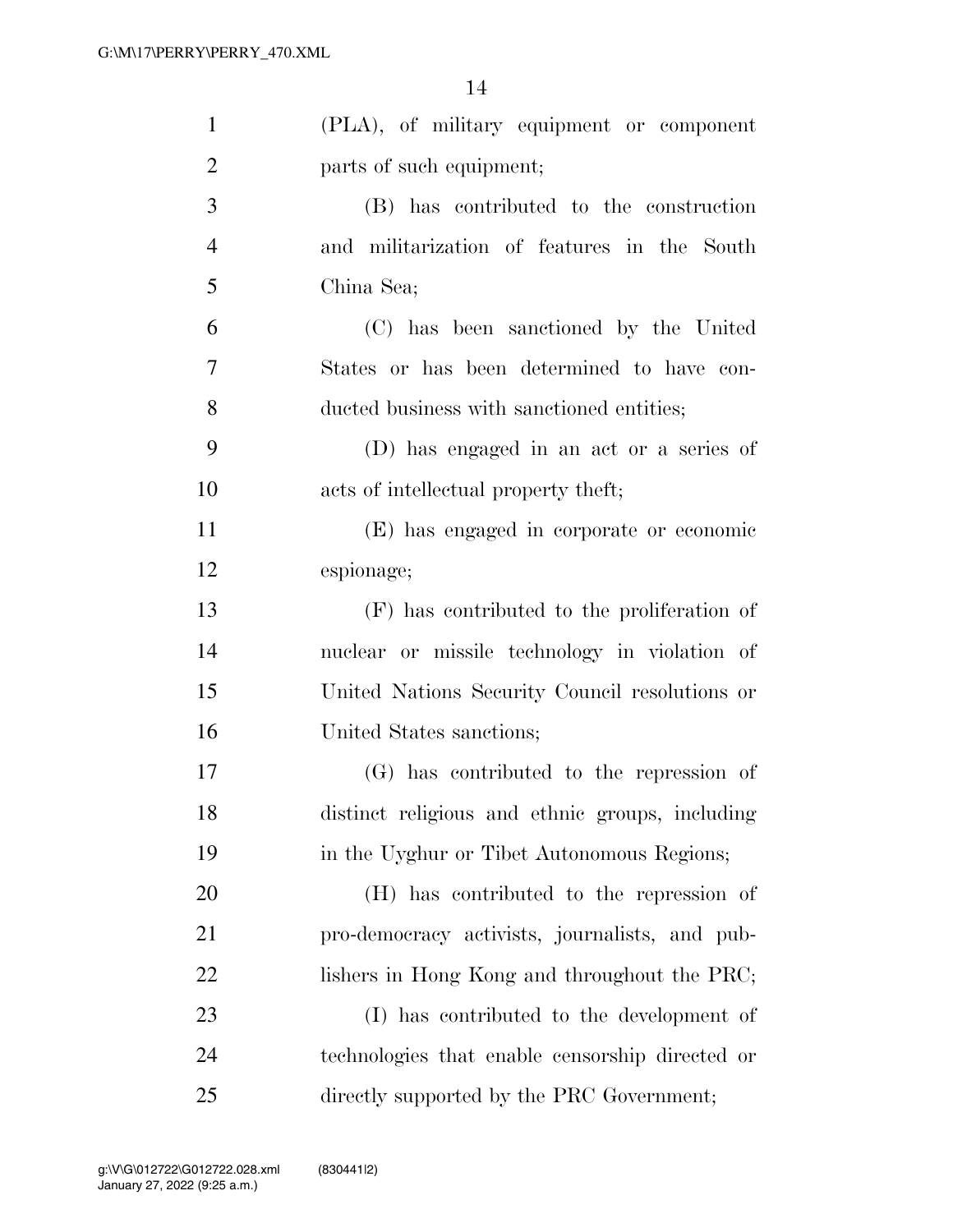| $\mathbf{1}$   | (J) has failed to comply fully with—                   |
|----------------|--------------------------------------------------------|
| $\overline{2}$ | (i) the securities laws (as defined in                 |
| 3              | section $3(a)$ of the Securities Exchange Act          |
| $\overline{4}$ | of 1934 (15 U.S.C. 78c));                              |
| 5              | (ii) a required audit by the Public                    |
| 6              | Company Accounting Oversight Board; or                 |
| 7              | (iii) a material risk disclosure require-              |
| 8              | ment of the Securities and Exchange Com-               |
| 9              | mission; or                                            |
| 10             | (K) has contributed to other activities or             |
| 11             | behavior determined to be relevant by the Presi-       |
| 12             | dent.                                                  |
| 13             | (4) FORM.—The report required by paragraph             |
| 14             | (1) shall be submitted in unclassified form, but may   |
| 15             | include a classified annex.                            |
| 16             | (5) PUBLICATION.—The unclassified portion of           |
| 17             | the report required by paragraph (1) shall be made     |
| 18             | accessible to the public online through publication on |
| 19             | a relevant United States Government website and in     |
| 20             | the Federal Register.                                  |
| 21             | $(6)$ ENTITY LIST DEFINED.—                            |
| 22             | (A) IN GENERAL.—In paragraph $(2)(D)$ ,                |
| 23             | the term "entity list" means the list maintained       |
| 24             | and set forth in Supplement No. 4 to part 744          |
| 25             | of the Export Administration Regulations.              |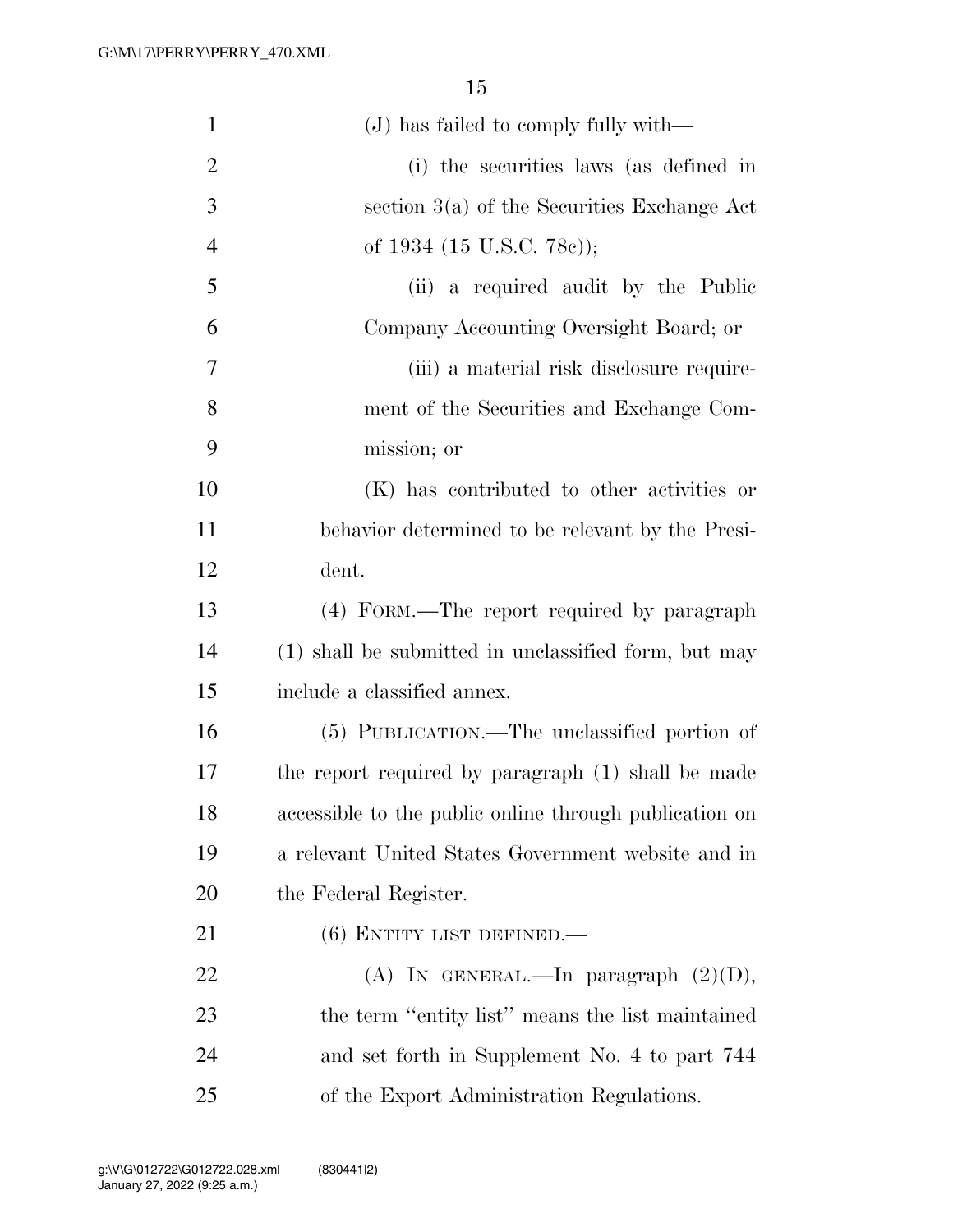| $\mathbf{1}$   | (B) EXPORT ADMINISTRATION REGULA-                   |
|----------------|-----------------------------------------------------|
| $\overline{2}$ | TIONS DEFINED.—In subparagraph $(A)$ , the          |
| 3              | term "Export Administration Regulations"            |
| $\overline{4}$ | means the regulations set forth in subchapter C     |
| 5              | of chapter VII of title 15, Code of Federal Reg-    |
| 6              | ulations, or successor regulations.                 |
| 7              | SEC. 30713. CHINESE CORPORATE HUMAN RIGHTS ABUS-    |
| 8              | ERS LIST; SANCTIONS.                                |
| 9              | (a) CHINESE CORPORATE HUMAN RIGHTS ABUSERS          |
| 10             | LIST.                                               |
| 11             | (1) IN GENERAL.—The Secretary of State, act-        |
| 12             | ing through the Under Secretary of State for Civil- |
| 13             | ian Security, Democracy, and Human Rights and       |
| 14             | the head of the Office of the Under Secretary of    |
| 15             | State for Arms Control and International Security,  |
| 16             | shall, based on the most recent information avail-  |
| 17             | able, identify each covered entity that—            |
| 18             | $(A)$ is engaged in, complicit in, or other-        |
| 19             | wise responsible for, directly or indirectly, gross |
| 20             | violations of internationally recognized human      |
| 21             | rights or serious human rights abuses in the        |
| 22             | PRC; or                                             |
| 23             | (B) undermines or poses an unusual and              |
| 24             | extraordinary threat to the national security,      |
| 25             | foreign policy, or economy of the United States,    |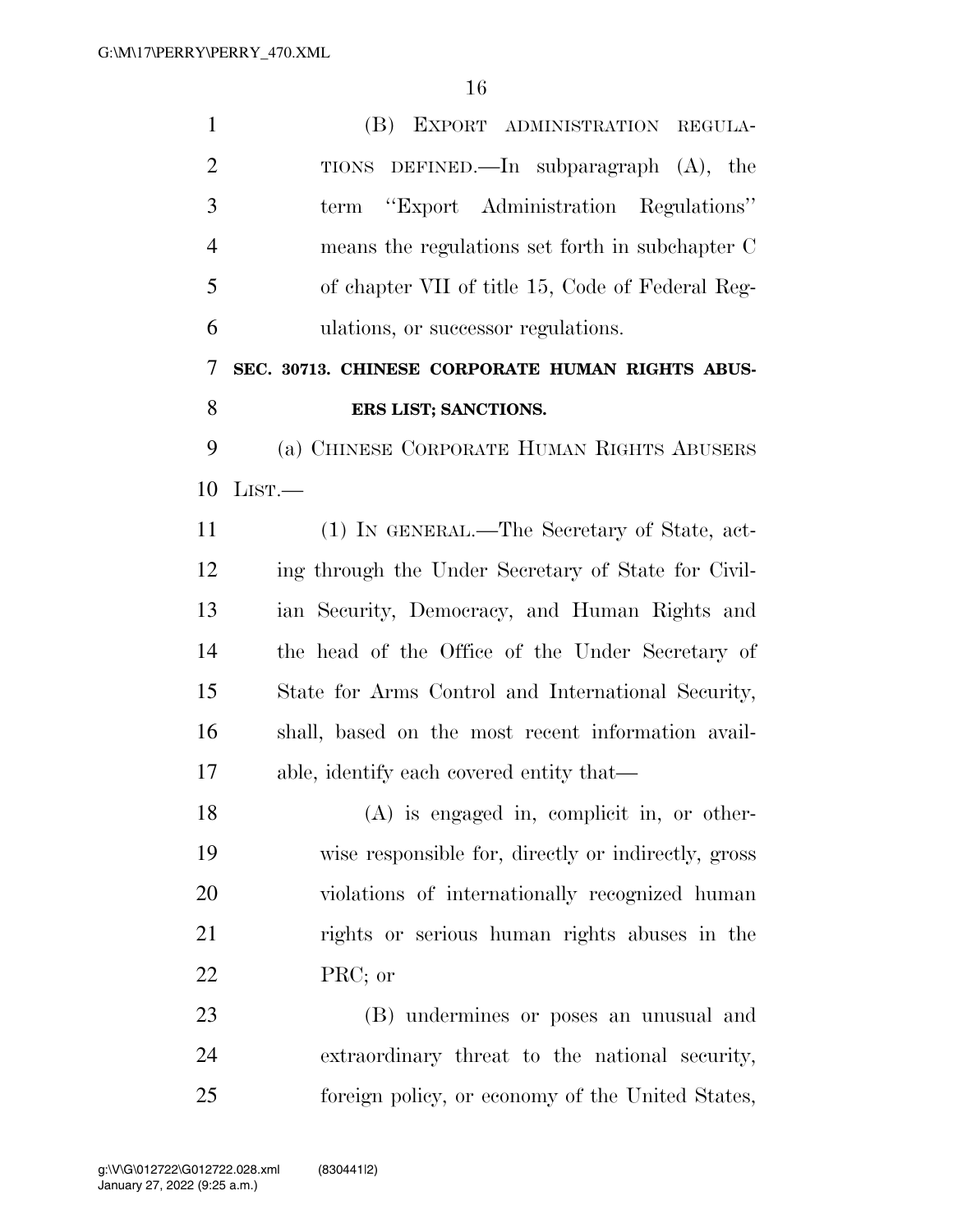| $\mathbf{1}$   | or otherwise presents an increased financial risk      |
|----------------|--------------------------------------------------------|
| $\overline{2}$ | exposure for United States-based investors.            |
| 3              | $(2)$ LIST.—Not later than 180 days after the          |
| $\overline{4}$ | date of the enactment of this Act, and annually        |
| 5              | thereafter until December 31, 2030, the Secretary of   |
| 6              | State shall submit to appropriate committees of        |
| 7              | Congress a list, to be known as the "Chinese Cor-      |
| 8              | porate Human Rights Abusers List", that—               |
| 9              | (A) includes each covered entity identified            |
| 10             | pursuant to paragraph $(1)$ ; and                      |
| 11             | (B) includes, as applicable, an explanation            |
| 12             | as to why a covered entity that was previously         |
| 13             | identified pursuant to paragraph (1) is no             |
| 14             | longer so identified.                                  |
| 15             | $(3)$ FORM.—The list required by paragraph $(2)$       |
| 16             | shall be submitted in unclassified form, but may in-   |
| 17             | clude a classified annex.                              |
| 18             | (4) PUBLICATION.—The unclassified portion of           |
| 19             | the list required by paragraph $(2)$ shall be made ac- |
| 20             | essible to the public online through publication on    |
| 21             | a relevant United States Government website and in     |
| 22             | the Federal Register.                                  |
| 23             | (5) TRANSMISSION TO OTHER FEDERAL OFFI-                |
| 24             | CIALS.—The Secretary of State shall, concurrently      |
| 25             | with the submission of the list required by para-      |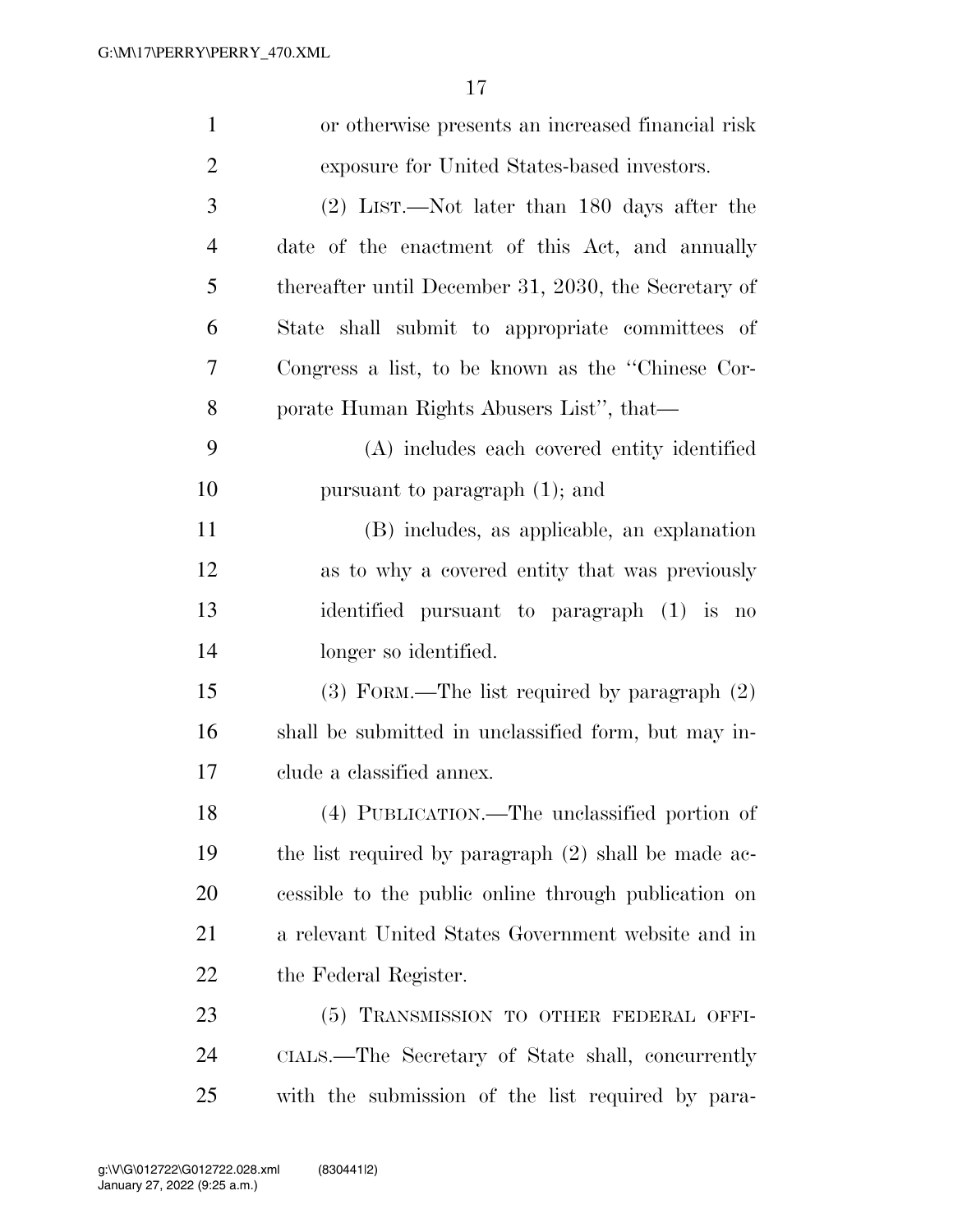| $\mathbf{1}$   | graph $(2)$ , transmit a copy of such list to the Sec-  |
|----------------|---------------------------------------------------------|
| $\overline{2}$ | retary of the Treasury, and the Director of National    |
| 3              | Intelligence. The Secretary of State shall also trans-  |
| $\overline{4}$ | mit a copy of such list to the Director of the Office   |
| 5              | of Foreign Assets Control of the Department of the      |
| 6              | Treasury for immediate implementation of the sanc-      |
| 7              | tions described in subsection (b) against those cov-    |
| 8              | ered entities included on such list.                    |
| 9              | REVISIONS TO LIST.—The Secretary of<br>(6)              |
| 10             | State shall make additions or deletions to the most     |
| 11             | recent list required by paragraph (2) on an ongoing     |
| 12             | basis based on the latest information available.        |
| 13             | (7) CONSULTATION.—The Secretary may con-                |
| 14             | sult with the head of any appropriate Federal de-       |
| 15             | partment or agency in making the determinations         |
| 16             | described in paragraph (1) and shall transmit a copy    |
| 17             | of the list required by paragraph $(2)$ to the head of  |
| 18             | any such Federal department or agency for purposes      |
| 19             | of such consultation.                                   |
| 20             | (b) SANCTIONS.-                                         |
| 21             | (1) IN GENERAL.—The purchase or sale by a               |
| 22             | United States person of any publicly-traded securi-     |
| 23             |                                                         |
|                | ties, or any publicly-traded securities that are deriv- |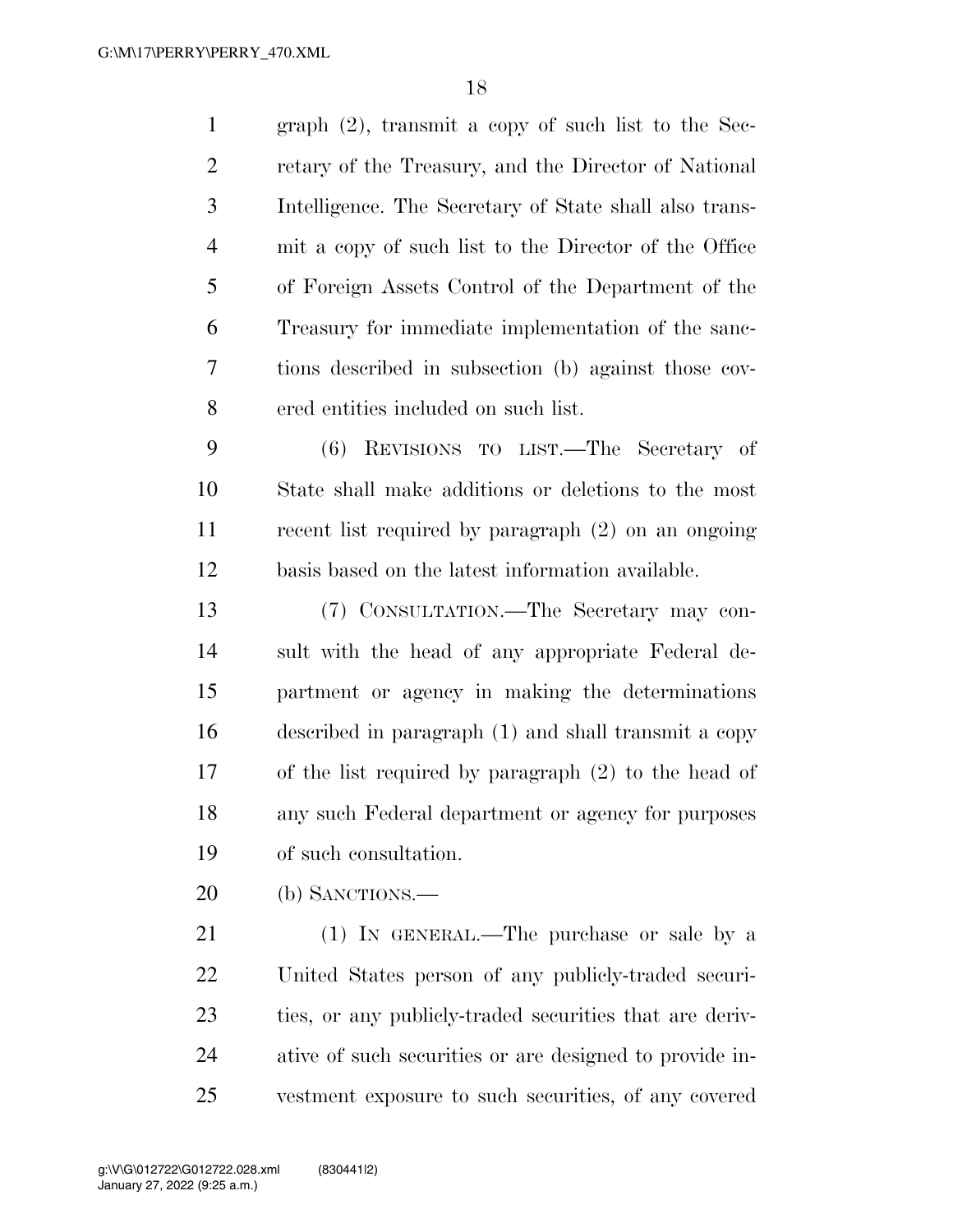| $\mathbf{1}$   | entity designated by the Secretary of State for place- |
|----------------|--------------------------------------------------------|
| $\overline{2}$ | ment on the Chinese Corporate Human Rights             |
| 3              | Abusers List is prohibited.                            |
| $\overline{4}$ | (2) EFFECTIVE DATE.—The prohibitions in                |
| 5              | paragraph (1) shall take effect:                       |
| 6              | $(A)$ Beginning at 12:01 a.m. eastern day-             |
| 7              | light time on August 2, $2021$ , with respect to       |
| 8              | any covered entity included on the list required       |
| 9              | by subsection $(a)(2)$ on such date.                   |
| 10             | $(B)$ Beginning at 12:01 a.m. eastern day-             |
| 11             | light time on the date that is 60 days after the       |
| 12             | date of the determination in subsection (a) with       |
| 13             | respect to any covered entity subsequently in-         |
| 14             | cluded on the list required by subsection $(a)(2)$ .   |
| 15             | (3) DIVESTMENT.—The purchase or sale of                |
| 16             | publicly-traded securities described in paragraph (1)  |
| 17             | made solely to effect the divestment, in whole or in   |
| 18             | part, of such securities by a United States person is  |
| 19             | permitted prior to:                                    |
| 20             | $(A)$ 12:01 a.m. eastern daylight time on              |
| 21             | June 3, 2022, with respect to any covered enti-        |
| 22             | ty included on the list required by subsection         |
| 23             | $(a)(2)$ on such date.                                 |
| 24             | (B) 12:01 a.m. eastern daylight time on                |
| 25             | the date that is 365 days after the date of the        |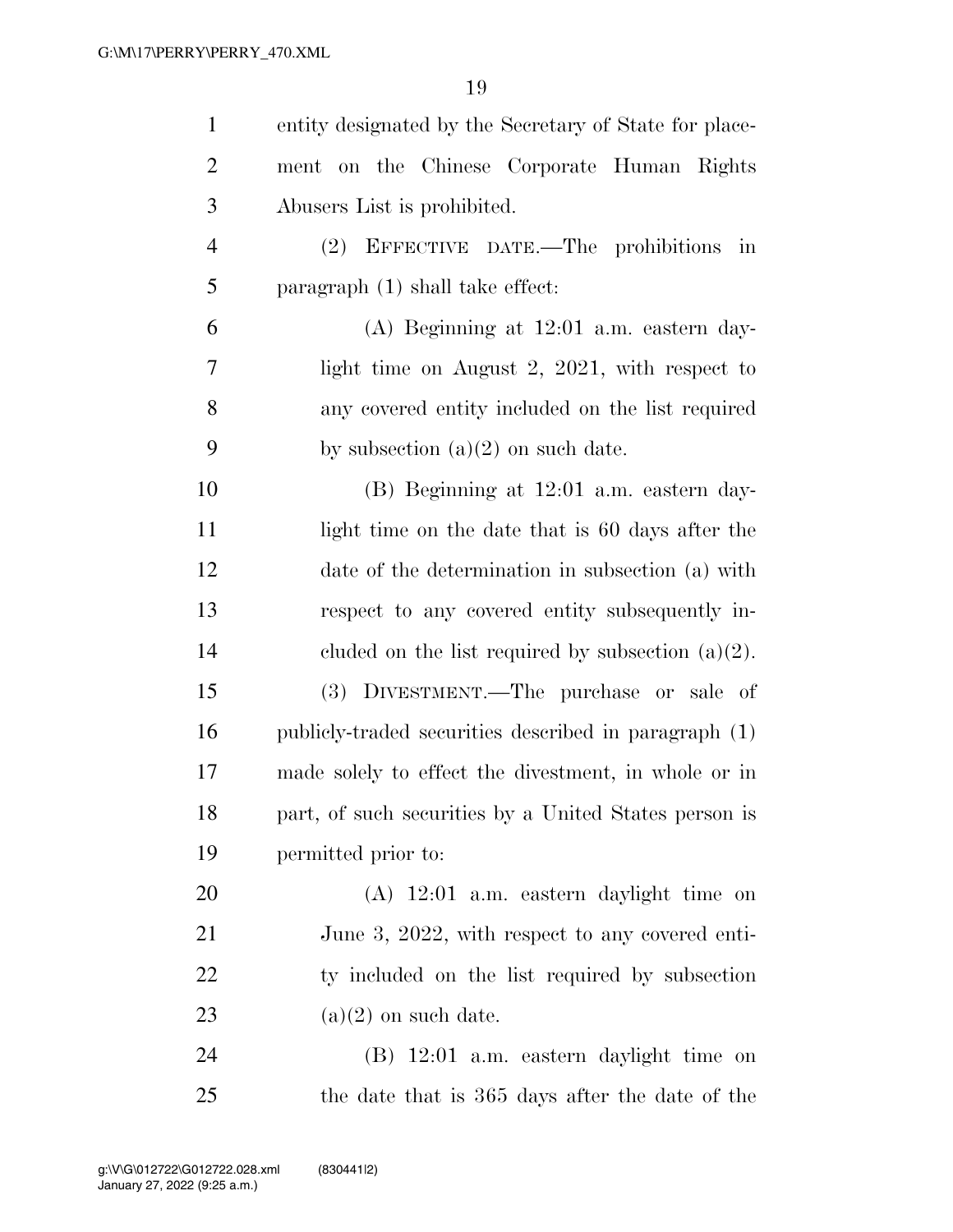| $\mathbf{1}$   | determination in subsection (a) with respect to         |
|----------------|---------------------------------------------------------|
| $\overline{2}$ | any covered entity subsequently included on the         |
| 3              | list required by subsection $(a)(2)$ .                  |
| $\overline{4}$ | (4) RULE OF APPLICATION.—This subsection                |
| 5              | shall apply except to the extent provided by statutes,  |
| 6              | or in regulations, orders, directives, or licenses that |
| 7              | may be issued pursuant to this title, and notwith-      |
| 8              | standing any contract entered into or any license or    |
| 9              | permit granted before the date of this Act.             |
| 10             | (5) EVASION OF SANCTIONS.                               |
| 11             | (A) IN GENERAL.—The following actions                   |
| 12             | are prohibited:                                         |
| 13             | (i) Any transactions by a United                        |
| 14             | States person or within the United States               |
| 15             | that evades or avoids, has the purpose of               |
| 16             | evading or avoiding, causes a violation of,             |
| 17             | or attempts to violate the prohibitions set             |
| 18             | forth in this title.                                    |
| 19             | (ii) Any conspiracy formed to violate                   |
| 20             | any of the prohibitions set forth in this               |
| 21             | title.                                                  |
| 22             | (B) PENALTIES.—The authorization pro-                   |
| 23             | vided in paragraph (6) may be used to apply             |
| 24             | penalties provided for in subsections (b) and (c)       |
| 25             | of section 206 of the International Emergency           |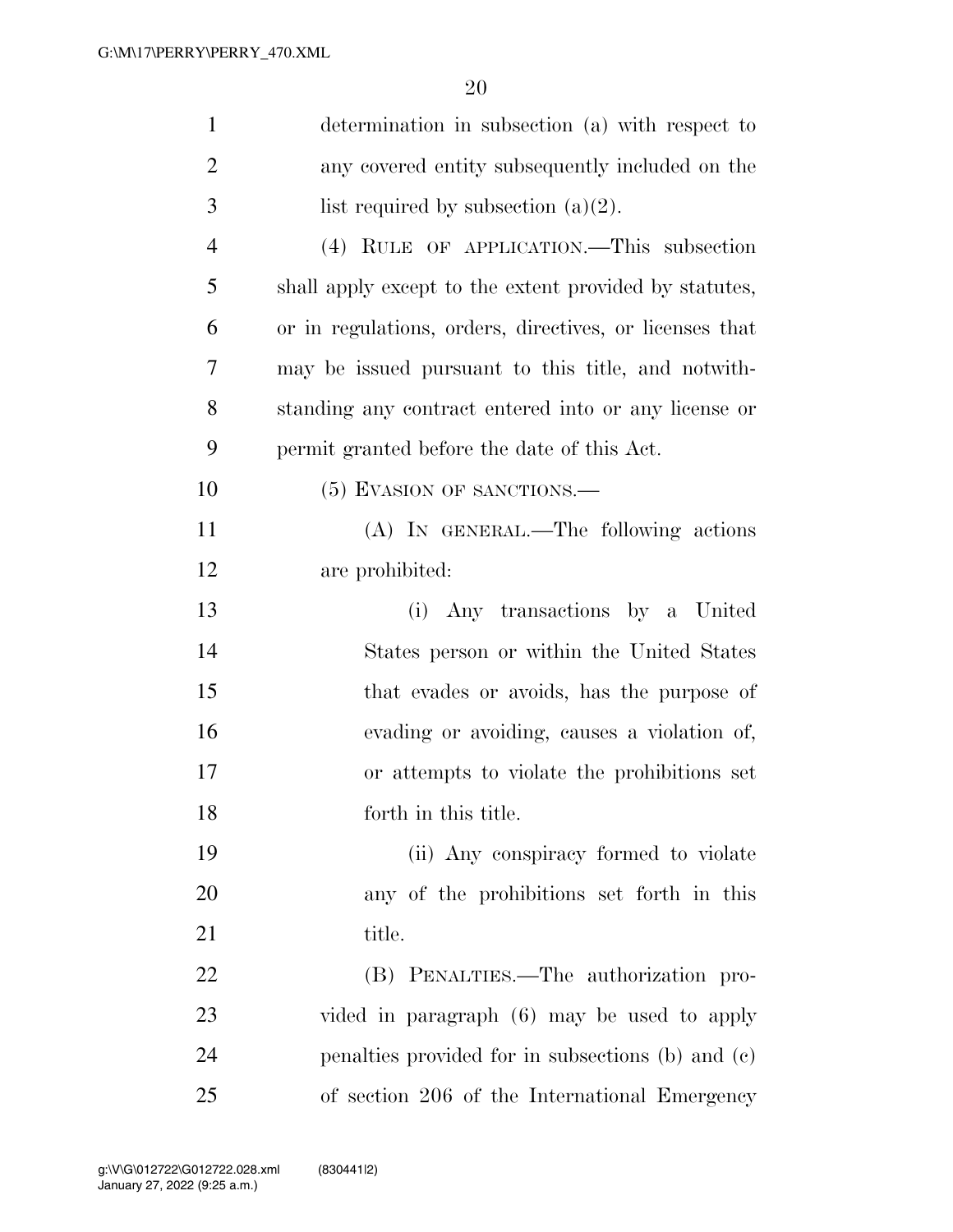Economic Powers Act (50 U.S.C. 1705) with respect to a person that knowingly violates, at- tempts to violate, conspires to violate, or causes a violation of regulations promulgated under paragraph (6) to the same extent that such penalties apply to a person that knowingly com- mits an unlawful act described in section  $206(a)$  of that Act.

(6) AUTHORIZATION.—

 (A) IN GENERAL.—The Secretary of the Treasury, after consultation with the Secretary of State, the Secretary of Defense, the Director of National Intelligence, and the heads of other executive departments and agencies as deemed appropriate by the Secretary of the Treasury, is hereby authorized to take such actions, includ- ing the promulgation of rules and regulations, and to employ all powers granted to the Presi- dent by the International Emergency Economic Powers Act, to carry out the purposes of this 21 title. The Secretary of the Treasury may, con- sistent with applicable law, redelegate any of these functions within the Department of the Treasury. All departments and agencies shall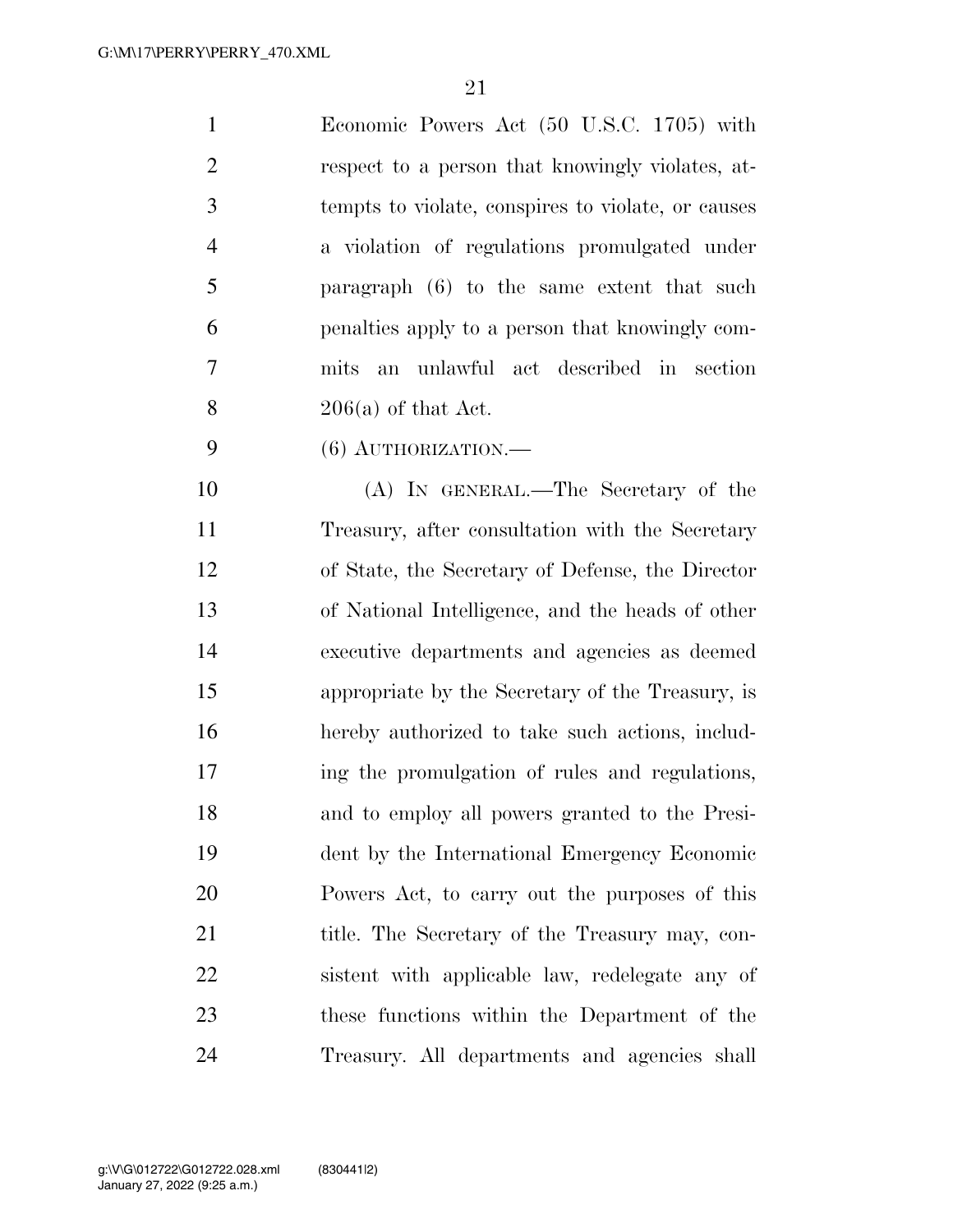take all appropriate measures within their au- thority to carry out the provisions of this title. (B) RULES AND REGULATIONS.—Rules and regulations issued pursuant to this title may, among other things, establish procedures to license transactions otherwise prohibited pur- suant to this title. But prior to issuing any li- cense under this title, the Secretary of the Treasury shall consult with the Secretary of State, the Secretary of Defense, and the Direc-11 tor of National Intelligence. (c) EXCEPTION RELATING TO IMPORTATION OF GOODS.— (1) IN GENERAL.—The authorities and require- ments to impose sanctions authorized under this sec- tion shall not include the authority or requirement to impose sanctions on the importation of goods. (2) GOOD DEFINED.—In this subsection, the term ''good'' means any article, natural or manmade substance, material, supply, or manufactured prod- uct, including inspection and test equipment, and ex-cluding technical data.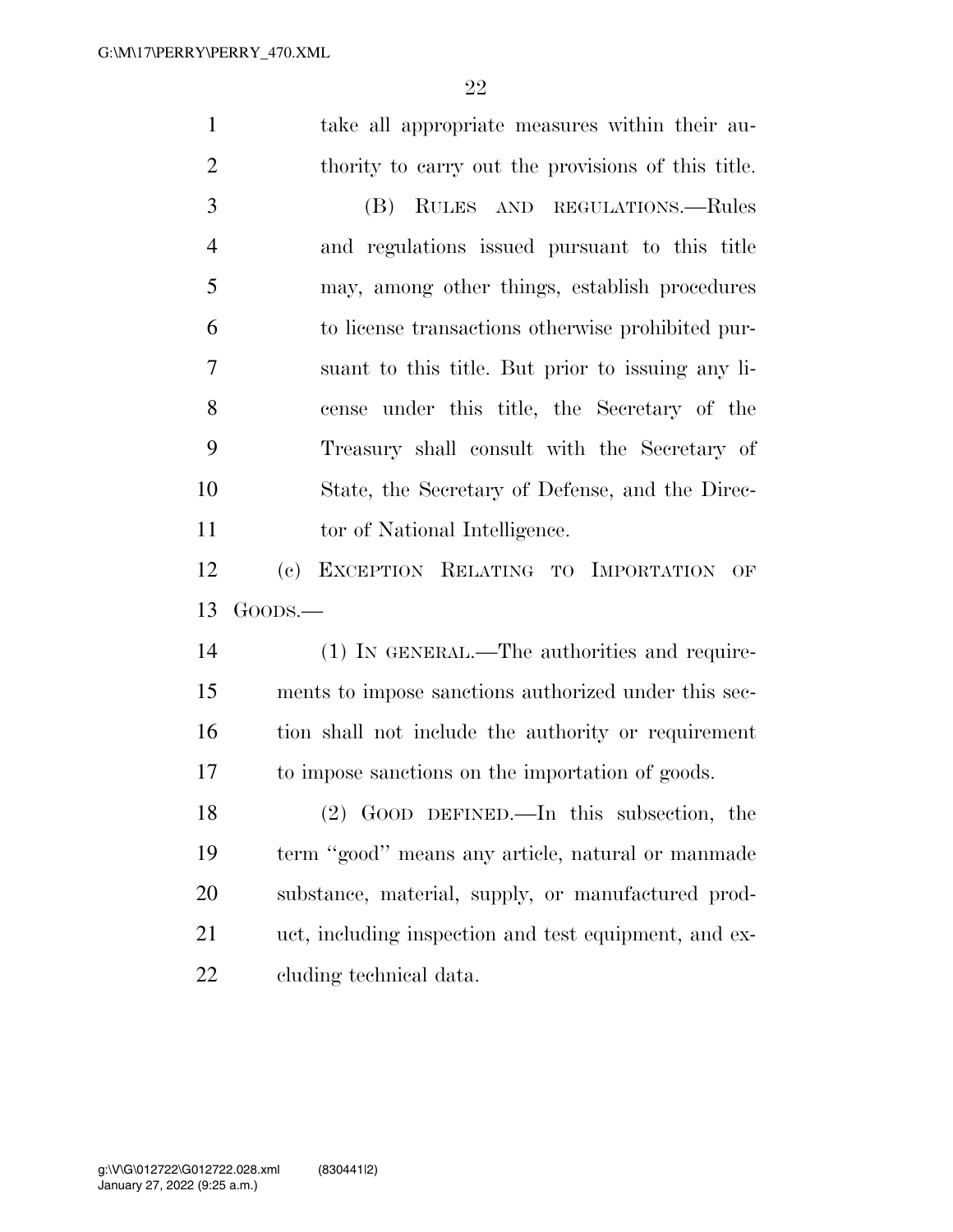|                | 1 Subtitle B—Sanctions Against                   |
|----------------|--------------------------------------------------|
| $\overline{2}$ | <b>Communist Chinese Military</b>                |
| 3              | Companies, Chinese Military                      |
| 4              | Companies, and Chinese Mili-                     |
| 5              | tary-industrial Complex Compa-                   |
| 6              | nies                                             |
| 7              | SEC. 30721. DEFINITIONS.                         |
| 8              | In this subtitle:                                |
| 9              | (1) AFFILIATE.—The term "affiliate"—             |
| 10             | $(A)$ has the meaning given such term in         |
| 11             | section 230.405 of title 17, Code of Federal     |
| 12             | Regulations (as in effect on the date of the en- |
| 13             | actment of this Act));                           |
| 14             | (B) means a person that is closely associ-       |
| 15             | ated with another person typically in a depend-  |
| 16             | ent or subordinate position; or                  |
| 17             | (C) means a person that has a common             |
| 18             | purpose or shared characteristics with another   |
| 19             | person.                                          |
| 20             | (2) COMMUNIST CHINESE MILITARY<br>COM-           |
| 21             | PANY.—The term "Communist Chinese military       |
| 22             | $\mathop{\rm company}''$ —                       |
| 23             | (A) has the meaning given such term in           |
| 24             | section 1237 of the Strom Thurmond National      |
| 25             | Defense Authorization Act for Fiscal Year 1999   |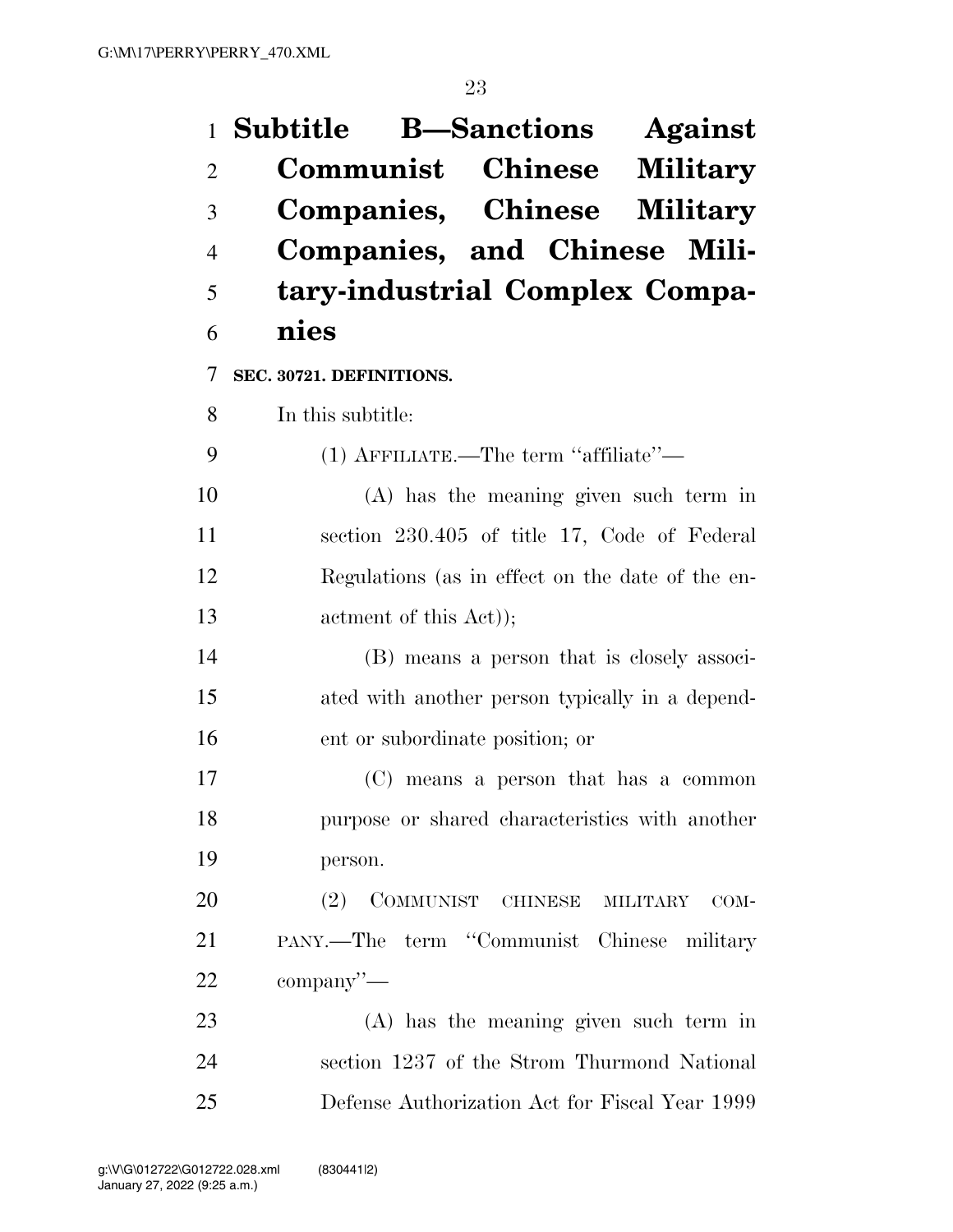| $\mathbf{1}$   | (Public Law 105-261; 50 U.S.C. 1701 note);            |
|----------------|-------------------------------------------------------|
| $\overline{2}$ | and                                                   |
| 3              | (B) includes any affiliate of such company.           |
| $\overline{4}$ | (3) CHINESE MILITARY COMPANY; MILITARY-               |
| 5              | CIVIL FUSION CONTRIBUTOR.—The terms "Chinese          |
| 6              | military company" and "military-civil fusion contrib- |
| 7              | $utor'$ —                                             |
| 8              | $(A)$ have the meanings given such terms in           |
| 9              | section 1260H of the William M. (Mac) Thorn-          |
| 10             | berry National Defense Authorization Act for          |
| 11             | Fiscal Year $2021$ (Public Law 116–283); and          |
| 12             | (B) include any affiliate of such company             |
| 13             | or contributor.                                       |
| 14             | (4) SECTION 5412 TERMS.—The terms "per-               |
| 15             | son", "publicly-traded security", and "United States" |
| 16             | person" have the meanings given such terms, respec-   |
| 17             | tively, in section 5412.                              |
| 18             | (5) SECTION 1237 LIST.—The term "Section              |
| 19             | 1237 List" means the list required by section 1237    |
| 20             | of the Strom Thurmond National Defense Author-        |
| 21             | ization Act for Fiscal Year 1999.                     |
| <u>22</u>      | $(6)$ SECTION 1260H LIST.—The term "Section"          |
| 23             | 1260H List" means the list required by section        |
| 24             | 1260H of the William M. (Mac) Thornberry Na-          |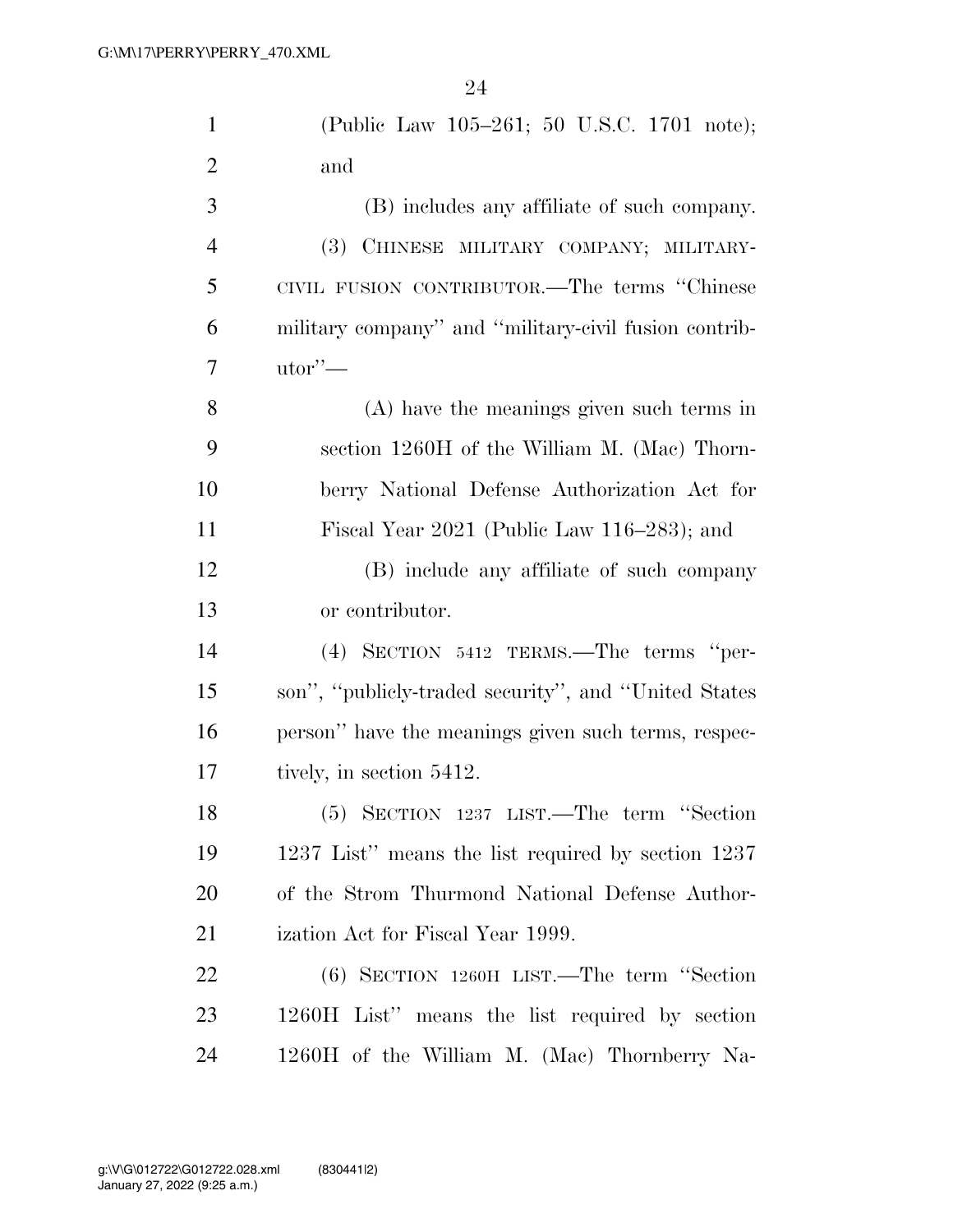| $\mathbf{1}$   | tional Defense Authorization Act for Fiscal Year           |
|----------------|------------------------------------------------------------|
| $\overline{2}$ | 2021.                                                      |
| 3              | SEC. 30722. SANCTIONS FOR COMMUNIST CHINESE MILI-          |
| $\overline{4}$ | TARY COMPANIES AND CHINESE MILITARY                        |
| 5              | <b>COMPANIES.</b>                                          |
| 6              | (a) AUTHORIZATION.—The Secretary of Defense is             |
| 7              | authorized to include a covered entity on the Section 1237 |
| 8              | List or the Section 1260H List.                            |
| 9              | (b) PROHIBITIONS.—                                         |
| 10             | $(1)$ In GENERAL.—                                         |
| 11             | (A) PURCHASE OR SALE OF CERTAIN SE-                        |
| 12             | CURITIES PROHIBITED.—The purchase or sale                  |
| 13             | by a United States person of any publicly-trad-            |
| 14             | ed securities, or any publicly-traded securities           |
| 15             | that are derivative of such securities or are de-          |
| 16             | signed to provide investment exposure to such              |
| 17             | securities, of any person described in subpara-            |
| 18             | $graph(B)$ is prohibited.                                  |
| 19             | (B) PERSONS DESCRIBED.—A person de-                        |
| 20             | scribed in this subparagraph is—                           |
| 21             | (i) a company designated by the Of-                        |
| 22             | fice of Foreign Assets Control on the Non-                 |
| 23             | SDN Chinese Military-Industrial Complex                    |
| 24             | Companies List, including any affiliate of                 |
| 25             | such company;                                              |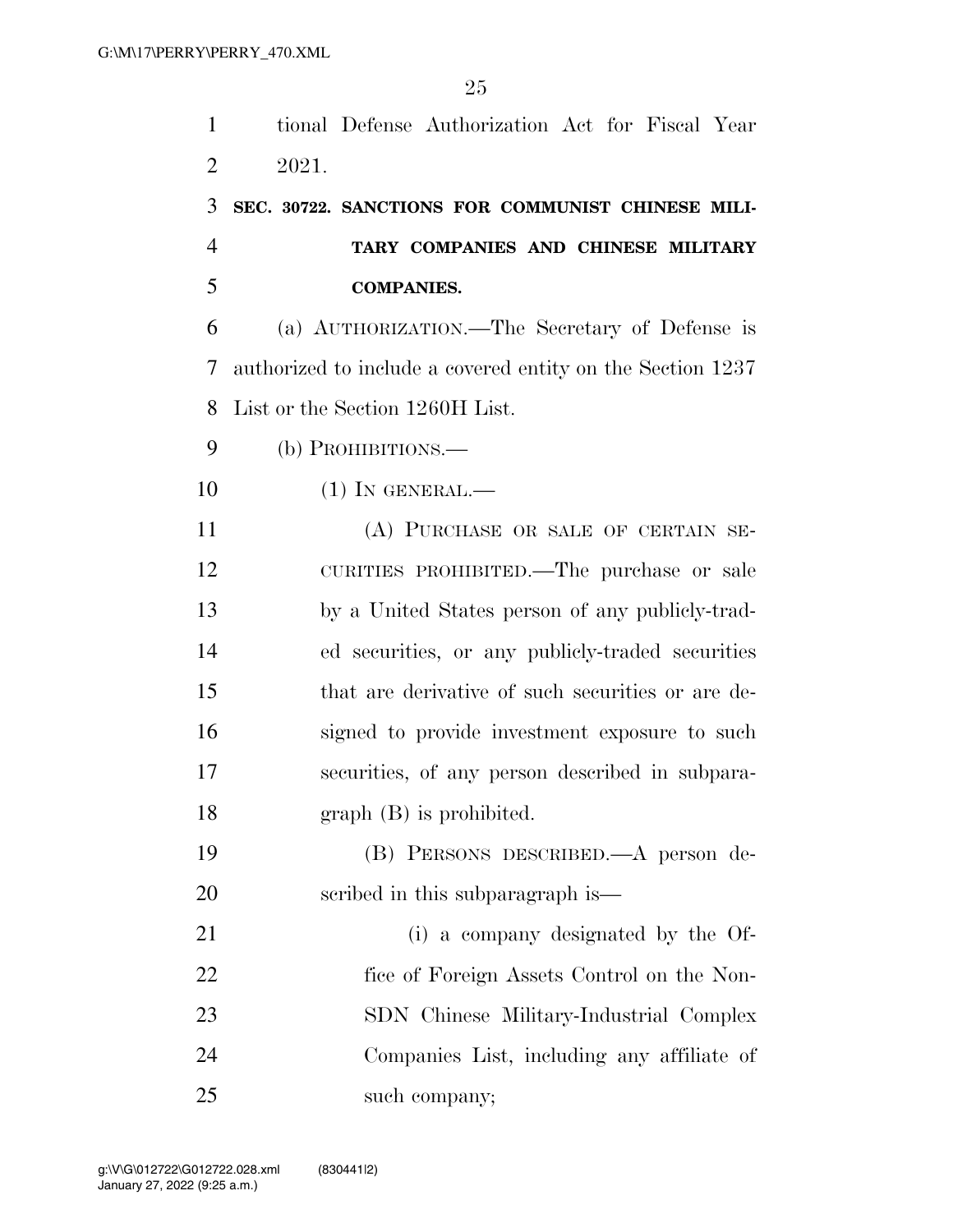| $\mathbf{1}$   | a Communist Chinese military<br>(ii)                    |
|----------------|---------------------------------------------------------|
| $\overline{2}$ | company listed on the Section 1237 List;                |
| 3              | (iii) any person that was designated                    |
| $\overline{4}$ | as a Communist Chinese military company                 |
| 5              | on June 2, 2021, in accordance with sec-                |
| 6              | tion 1237(b) of the Strom Thurmond Na-                  |
| 7              | tional Defense Authorization Act for Fiscal             |
| 8              | Year 1999 (50 U.S.C. 1701 note); or                     |
| 9              | (iv) a Chinese military company or a                    |
| 10             | military-civil fusion contributor listed on             |
| 11             | the Section 1260H List.                                 |
| 12             | (2) EFFECTIVE DATE.—The prohibitions in                 |
| 13             | paragraph (1) shall take effect:                        |
| 14             | $(A)$ Beginning at 12:01 a.m. eastern day-              |
| 15             | light time on August 2, $2021$ , with respect to        |
| 16             | a person designated or listed on a List de-             |
| 17             | scribed in paragraph $(1)(B)$ on such date.             |
| 18             | (B) With respect to a person not described              |
| 19             | in subparagraph $(A)$ , beginning at $12:01$ a.m.       |
| 20             | eastern daylight time on the date that is 60            |
| 21             | days after a person is designated or listed on a        |
| 22             | List described in paragraph $(1)(B)$ .                  |
| 23             | (3) DIVESTMENT.—The purchase or sale of                 |
| 24             | publicly-traded securities described in subsection      |
| 25             | $(b)(1)$ made solely to effect the divestment, in whole |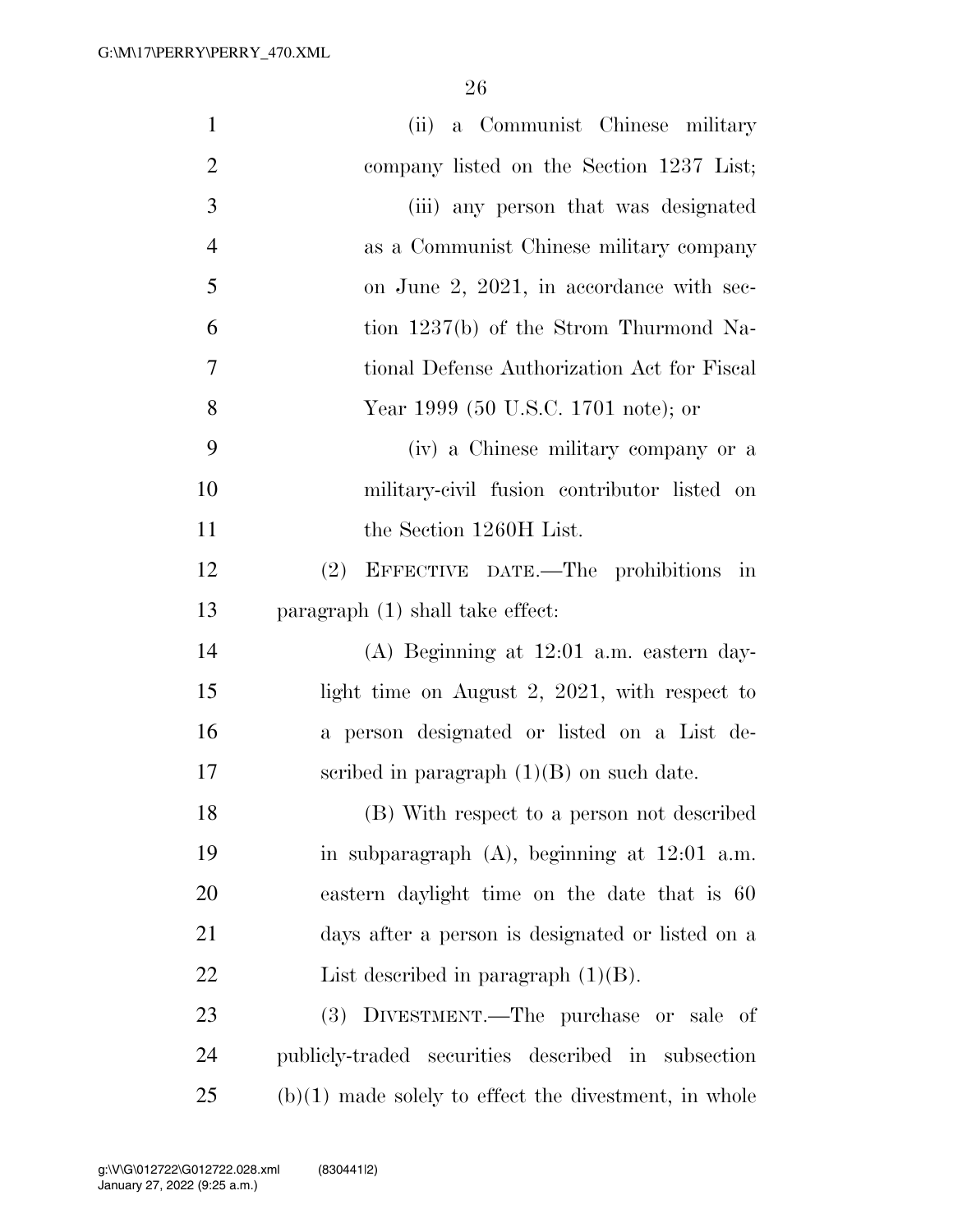| $\mathbf{1}$   | or in part, of such securities by a United States per-  |
|----------------|---------------------------------------------------------|
| $\overline{2}$ | son is permitted prior to:                              |
| 3              | $(A)$ 12:01 a.m. eastern daylight time on               |
| $\overline{4}$ | June 3, 2022, with respect to any person de-            |
| 5              | scribed in paragraph $(2)(A)$ .                         |
| 6              | $(B)$ 12:01 a.m. eastern daylight time on               |
| 7              | the date that is 365 days after the date a per-         |
| 8              | son a person is designated or listed on a List          |
| 9              | described in paragraph $(1)(B)$ .                       |
| 10             | (4) RULE OF APPLICATION.—This subsection                |
| <sup>11</sup>  | shall apply except to the extent provided by statutes,  |
| 12             | or in regulations, orders, directives, or licenses that |
| 13             | may be issued pursuant to this title, and notwith-      |
| 14             | standing any contract entered into or any license or    |
| 15             | permit granted before the date of this Act.             |
| 16             | (5) EVASION OF PROHIBITIONS.—                           |
| 17             | (A) IN GENERAL.—The following actions                   |
| 18             | are prohibited:                                         |
| 19             | (i) Any transactions by a United                        |
| 20             | States person or within the United States               |
| 21             | that evades or avoids, has the purpose of               |
| 22             | evading or avoiding, causes a violation of,             |
| 23             | or attempts to violate the prohibitions set             |
| 24             | forth in this title.                                    |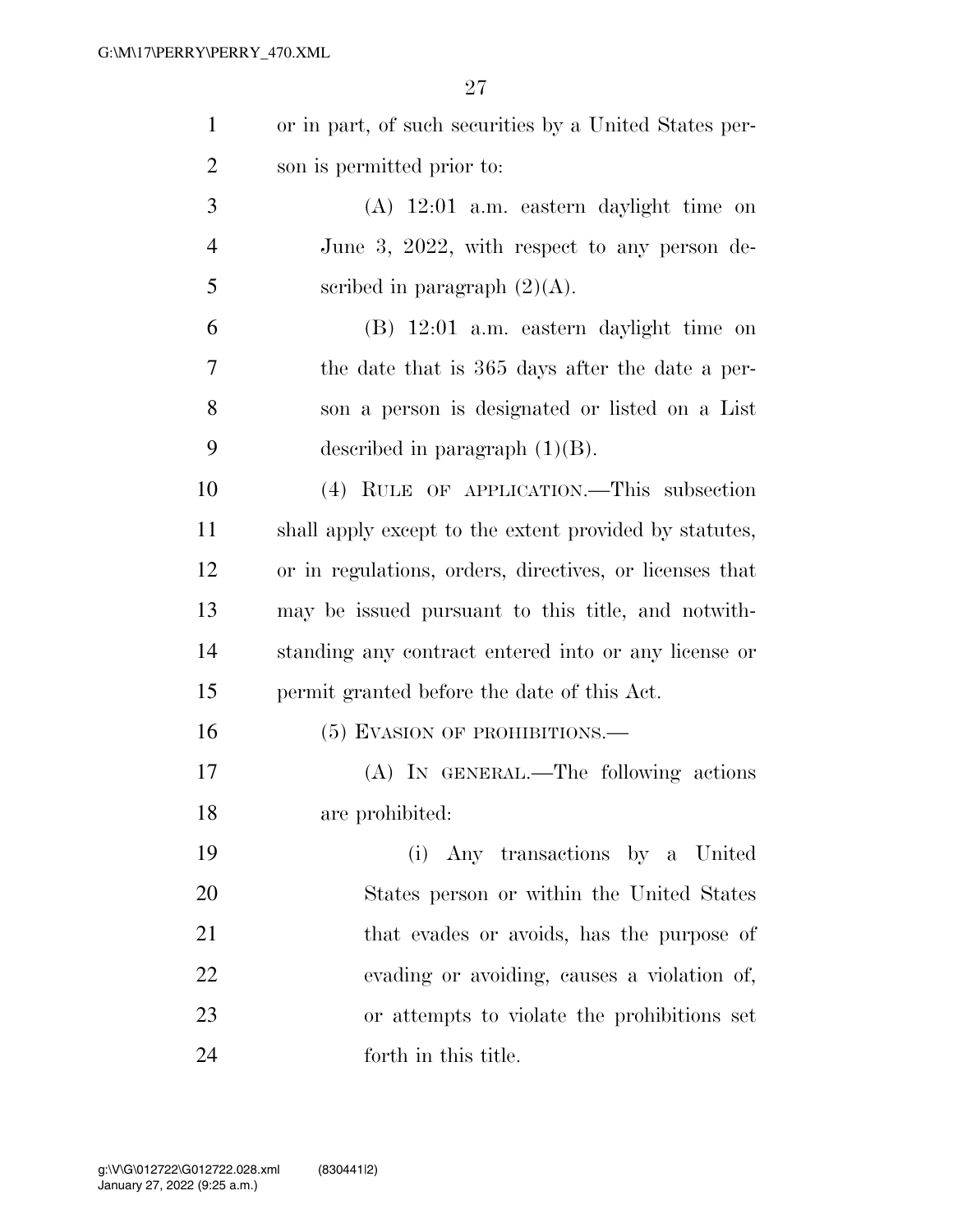(ii) Any conspiracy formed to violate any of the prohibitions set forth in this title.

 (B) PENALTIES.—The authorization pro- vided in subsection (e) may be used to apply penalties provided for in subsections (b) and (c) of section 206 of the International Emergency Economic Powers Act (50 U.S.C. 1705) with respect to a person that knowingly violates, at- tempts to violate, conspires to violate, or causes a violation of regulations promulgated under subsection (e) to the same extent that such pen- alties apply to a person that knowingly commits an unlawful act described in section 206(a) of that Act.

 (c) REVISIONS TO LISTS.—The Secretary of Defense is authorized to make additions or deletions to the Section 1237 List and the Section 1260H List on an ongoing basis based on the latest information available.

 (d) TRANSMISSION TO OTHER FEDERAL OFFI- CIALS.—The Secretary of Defense shall, concurrently with the publication of the Section 1237 List and the Section 1260H List, transmit a copy of such lists to the Secretary of State, the Secretary of the Treasury, and the Director of National Intelligence. The Secretary of Defense shall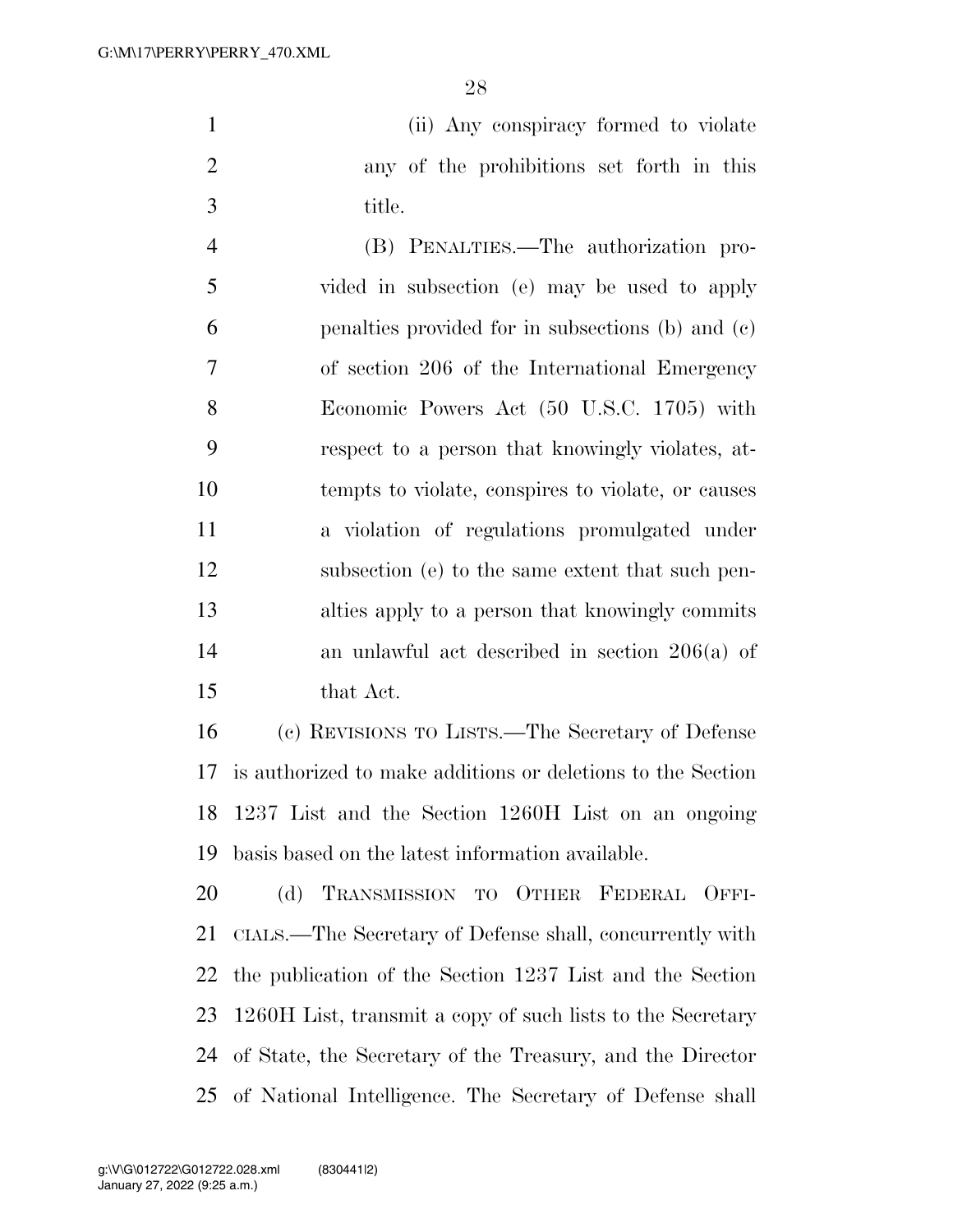also transmit a copy of lists to the Director of the Office of Foreign Assets Control of the Department of the Treas- ury for immediate implementation of the prohibitions de- scribed in subsection (b) against those covered entities in-cluded on such lists.

(e) AUTHORIZATION.—

 (1) IN GENERAL.—The Secretary of the Treas- ury, after consultation with the Secretary of State, the Secretary of Defense, the Director of National Intelligence, and the heads of other executive depart- ments and agencies as deemed appropriate by the Secretary of the Treasury, is hereby authorized to take such actions, including the promulgation of rules and regulations, and to employ all powers granted to the President by the International Emer- gency Economic Powers Act, to carry out the pur- poses of this section. The Secretary of the Treasury may, consistent with applicable law, redelegate any of these functions within the Department of the Treasury. All departments and agencies shall take all appropriate measures within their authority to carry out the provisions of this section.

 (2) RULES AND REGULATIONS.—Rules and reg- ulations issued pursuant to this section may, among other things, establish procedures to license trans-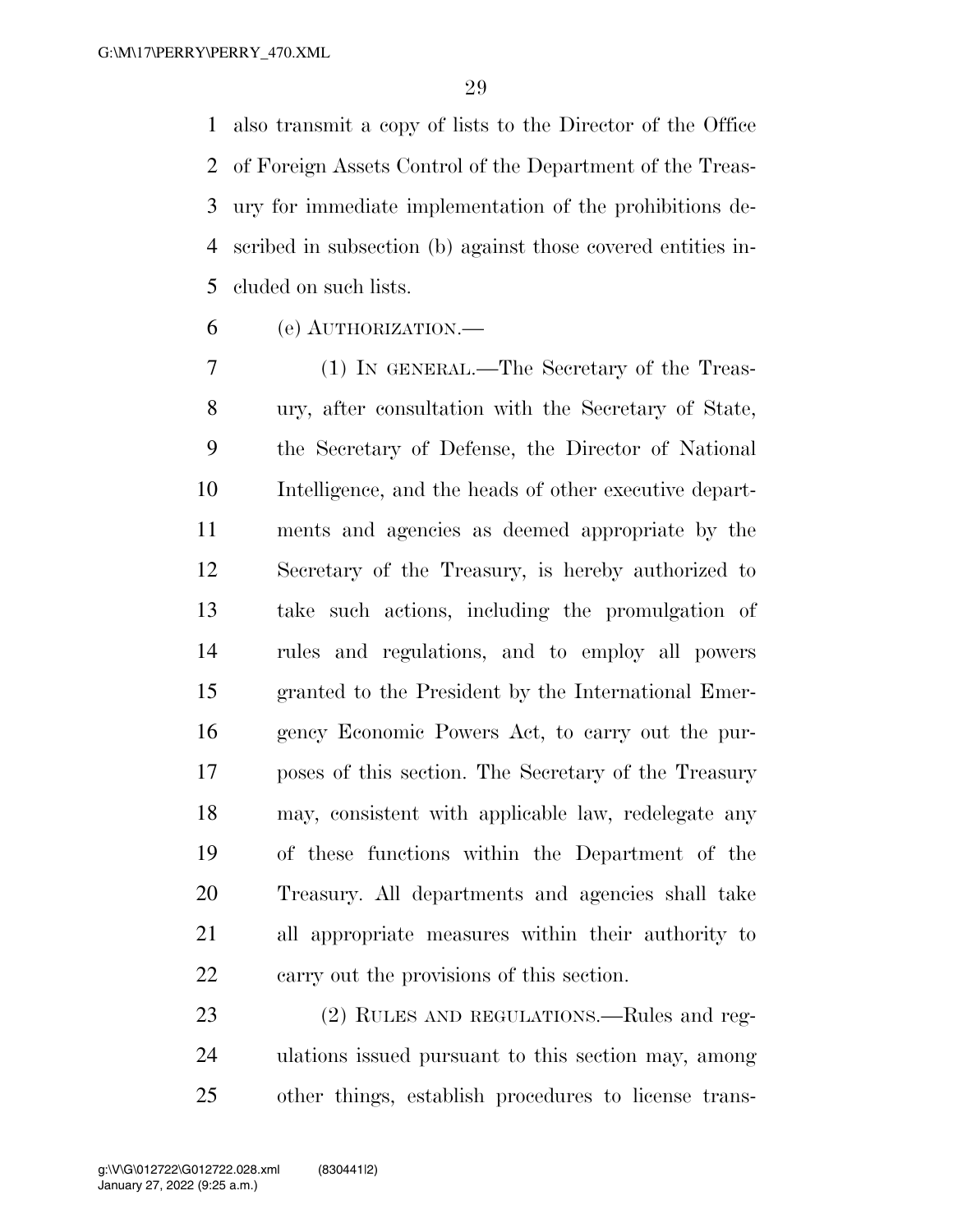actions otherwise prohibited pursuant to this section. But prior to issuing any license under this section, the Secretary of the Treasury shall consult with the Secretary of State, the Secretary of Defense, and the Director of National Intelligence.

 (f) EXCEPTION RELATING TO IMPORTATION OF GOODS.—

 (1) IN GENERAL.—The authorities and require- ments to impose sanctions authorized under this sec- tion shall not include the authority or requirement to impose sanctions on the importation of goods.

 (2) GOOD DEFINED.—In this subsection, the term ''good'' means any article, natural or manmade substance, material, supply, or manufactured prod- uct, including inspection and test equipment, and ex-cluding technical data.

#### **SEC. 30723. LIMITATION ON JUDICIAL REVIEW.**

 (a) DECISION BY SECRETARY OF STATE.—The deci- sion of the Secretary of State as to any question regarding the inclusion of a covered entity on the list required by section 30713(a) shall be final and conclusive and may not be reviewed by any other official or by any court, whether by action in the nature of mandamus or other-wise.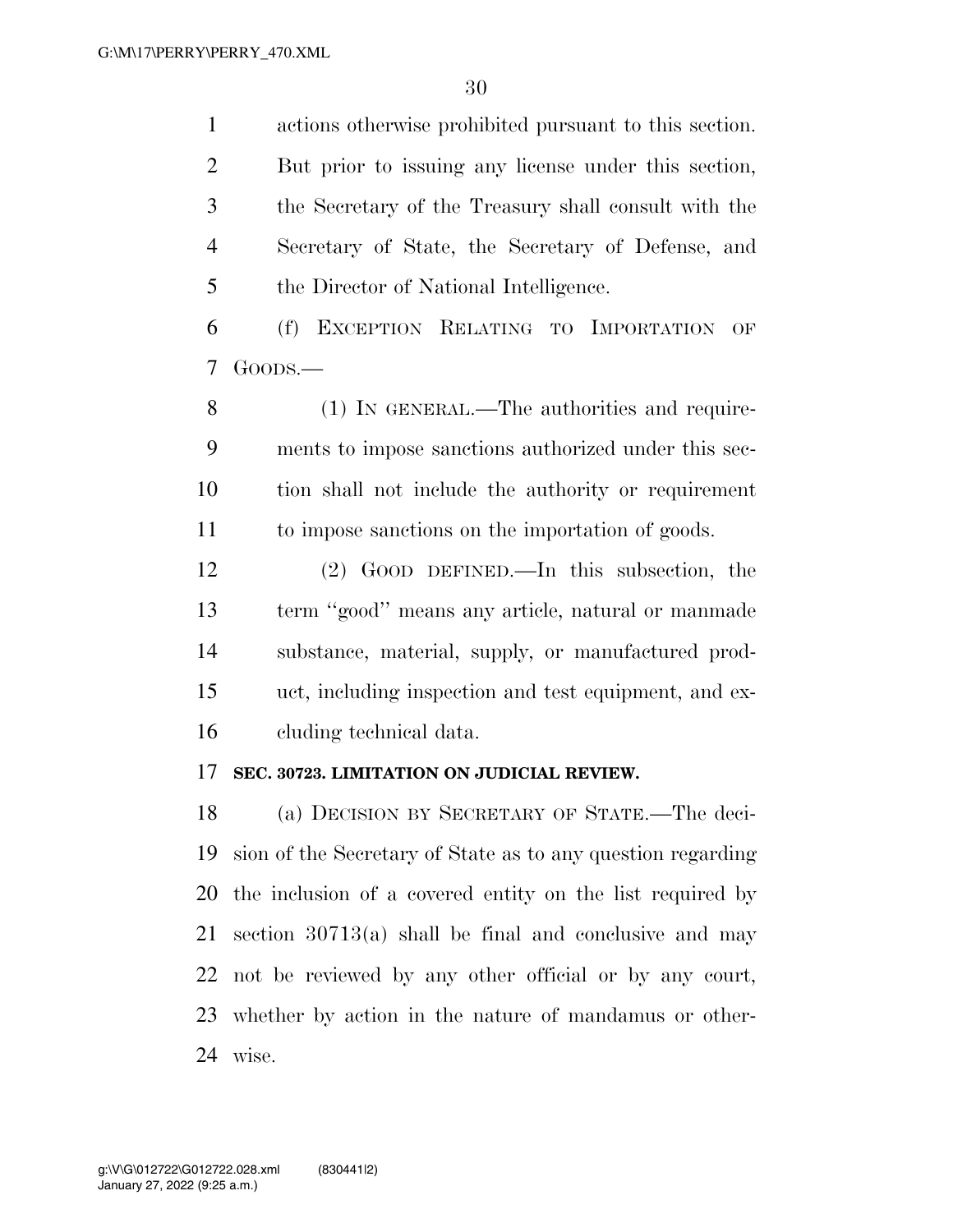(b) DECISION BY SECRETARY OF DEFENSE.—The decision of the Secretary of Defense as to any question regarding the inclusion of a Communist Chinese military company, a Chinese military company, or a military-civil fusion contributor on either the lists described in section 1237 of the Strom Thurmond National Defense Author- ization Act for Fiscal Year 1999 (Public Law 105–261; 50 U.S.C. 1701 note) or in section 1260H of the William M. (Mac) Thornberry National Defense Authorization Act for Fiscal Year 2021 (Public Law 116–283) may not be reviewed by any official or by any court, whether by action in the nature of mandamus or otherwise.

 (c) DECISION BY SECRETARY OF THE TREASURY.— The decision of the Secretary of Treasury, after consulta- tion with the Secretary of State and the Secretary of De- fense, as to any question regarding the inclusion of an en- tity on the Office of Foreign Assets Control's Non-SDN Chinese Military-Industrial Complex Companies List shall be final and conclusive and may not be reviewed by any other official or by any court, whether by action in the nature of mandamus or otherwise.

22 (d) RULES AND REGULATIONS PROMULGATED BY THE SECRETARY OF THE TREASURY.—The rules and reg- ulations promulgated by the Secretary of the Treasury 25 under sections  $30713(b)(6)$  and  $30722(e)$  shall be final